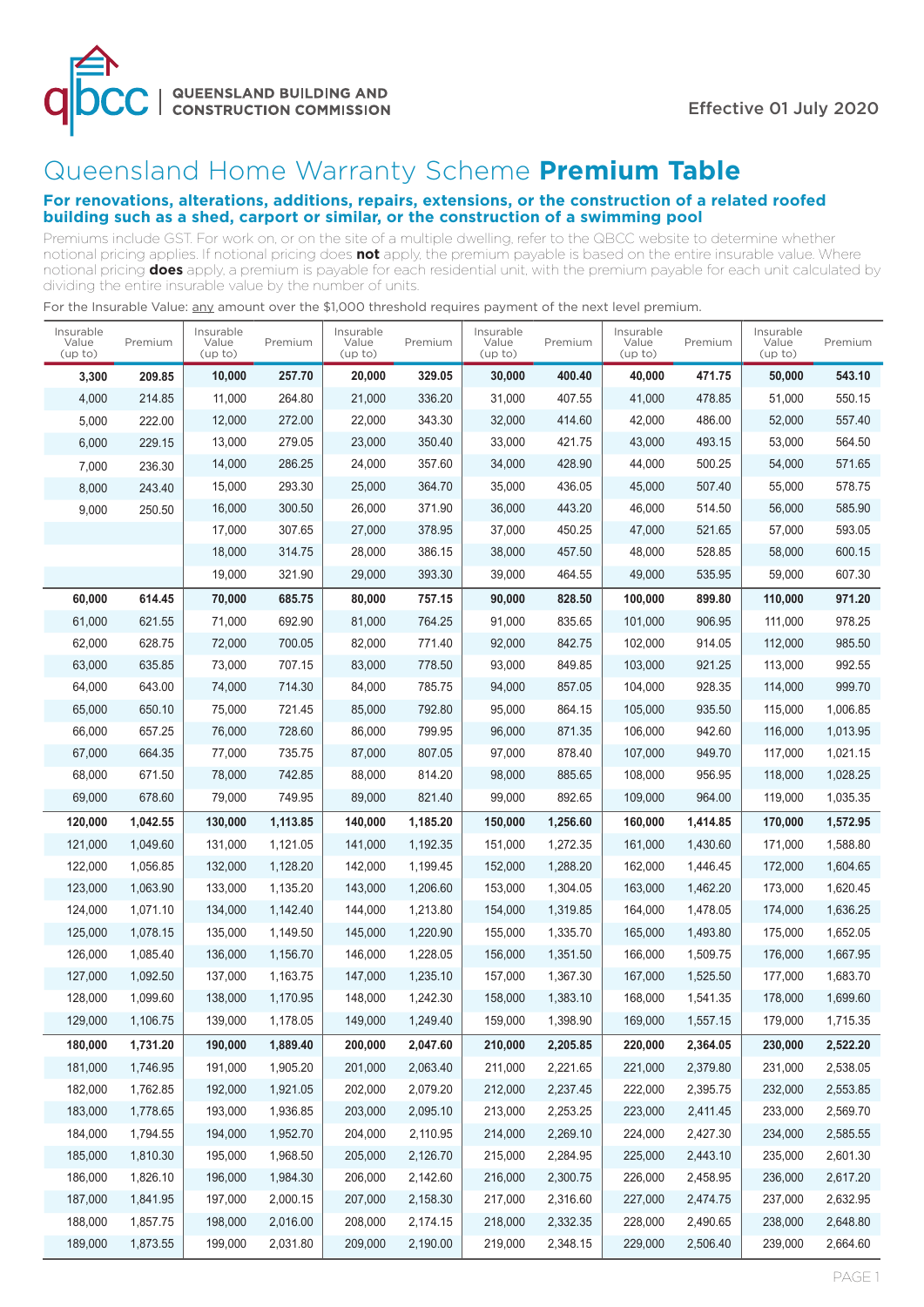| Queensland Home Warranty Scheme Premium Table                                    |
|----------------------------------------------------------------------------------|
| For renovations, alterations, additions, repair, extensions, or the construction |
| of a related roofed building such as a shed, carport or similar, or              |
| the construction of a swimming pool   Effective 01 July 2020                     |



| Insurable<br>Value<br>(up to) | Premium  | Insurable<br>Value<br>(up to) | Premium  | Insurable<br>Value<br>(up to) | Premium  | Insurable<br>Value<br>(up to) | Premium  | Insurable<br>Value<br>(up to) | Premium  | Insurable<br>Value<br>(up to) | Premium  |
|-------------------------------|----------|-------------------------------|----------|-------------------------------|----------|-------------------------------|----------|-------------------------------|----------|-------------------------------|----------|
| 240,000                       | 2,680.45 | 250,000                       | 2,838.70 | 260,000                       | 2,996.90 | 270,000                       | 3,155.05 | 280,000                       | 3,313.30 | 290,000                       | 3,471.50 |
| 241,000                       | 2,696.30 | 251,000                       | 2,854.40 | 261,000                       | 3,012.65 | 271.000                       | 3.170.95 | 281,000                       | 3,329.05 | 291,000                       | 3,487.30 |
| 242,000                       | 2,712.10 | 252,000                       | 2,870.30 | 262,000                       | 3,028.45 | 272,000                       | 3,186.75 | 282,000                       | 3,344.95 | 292,000                       | 3,503.15 |
| 243,000                       | 2,727.90 | 253,000                       | 2,886.10 | 263,000                       | 3,044.30 | 273,000                       | 3,202.50 | 283,000                       | 3,360.65 | 293,000                       | 3,518.95 |
| 244,000                       | 2,743.75 | 254,000                       | 2,901.95 | 264,000                       | 3,060.15 | 274,000                       | 3,218.35 | 284,000                       | 3,376.55 | 294,000                       | 3,534.75 |
| 245,000                       | 2,759.50 | 255,000                       | 2.917.80 | 265,000                       | 3,075.95 | 275.000                       | 3.234.15 | 285,000                       | 3.392.40 | 295,000                       | 3,550.50 |
| 246,000                       | 2,775.35 | 256,000                       | 2,933.55 | 266,000                       | 3,091.85 | 276,000                       | 3,249.95 | 286,000                       | 3,408.20 | 296,000                       | 3,566.45 |
| 247,000                       | 2,791.20 | 257,000                       | 2,949.35 | 267,000                       | 3,107.55 | 277,000                       | 3,265.85 | 287,000                       | 3,424.00 | 297,000                       | 3,582.20 |
| 248,000                       | 2,807.05 | 258,000                       | 2,965.20 | 268,000                       | 3,123.40 | 278,000                       | 3,281.65 | 288,000                       | 3,439.85 | 298,000                       | 3,598.10 |
| 249,000                       | 2,822.80 | 259,000                       | 2,981.05 | 269,000                       | 3,139.20 | 279,000                       | 3,297.45 | 289,000                       | 3,455.60 | 299,000                       | 3,613.90 |
| 300,000                       | 3,629.65 | 310,000                       | 3,787.95 | 320,000                       | 3,946.10 | 330,000                       | 4,104.30 | 340,000                       | 4,262.55 | 350,000                       | 4,420.70 |
| 301,000                       | 3,645.50 | 311,000                       | 3.803.65 | 321,000                       | 3,961.95 | 331,000                       | 4,120.15 | 341,000                       | 4,278.30 | 351,000                       | 4,430.00 |
| 302,000                       | 3,661.35 | 312,000                       | 3,819.55 | 322,000                       | 3,977.75 | 332,000                       | 4,135.95 | 342,000                       | 4,294.20 | 352,000                       | 4,439.35 |
| 303,000                       | 3,677.15 | 313,000                       | 3,835.30 | 323,000                       | 3,993.55 | 333,000                       | 4,151.75 | 343,000                       | 4,310.00 | 353,000                       | 4,448.65 |
| 304,000                       | 3,693.00 | 314,000                       | 3,851.15 | 324,000                       | 4,009.40 | 334,000                       | 4,167.60 | 344,000                       | 4,325.75 | 354,000                       | 4,457.95 |
| 305,000                       | 3,708.75 | 315,000                       | 3,867.05 | 325,000                       | 4,025.15 | 335,000                       | 4,183.40 | 345,000                       | 4,341.60 | 355,000                       | 4,467.30 |
| 306,000                       | 3,724.55 | 316,000                       | 3,882.80 | 326,000                       | 4,041.05 | 336,000                       | 4,199.30 | 346,000                       | 4,357.45 | 356,000                       | 4,476.55 |
| 307,000                       | 3,740.40 | 317,000                       | 3,898.65 | 327,000                       | 4,056.80 | 337,000                       | 4,215.05 | 347,000                       | 4,373.30 | 357,000                       | 4,485.90 |
| 308,000                       | 3,756.30 | 318,000                       | 3,914.45 | 328,000                       | 4,072.70 | 338,000                       | 4,230.85 | 348,000                       | 4,389.10 | 358,000                       | 4,495.15 |
| 309,000                       | 3,772.10 | 319,000                       | 3,930.25 | 329,000                       | 4,088.50 | 339,000                       | 4,246.65 | 349,000                       | 4,404.85 | 359,000                       | 4,504.50 |
|                               |          |                               |          |                               |          |                               |          |                               |          |                               |          |
| 360,000                       | 4,513.80 | 370,000                       | 4,606.90 | 380,000                       | 4,700.00 | 390,000                       | 4,793.00 | 400,000                       | 4,886.05 | 410,000                       | 4,979.15 |
| 361,000                       | 4,523.10 | 371,000                       | 4,616.20 | 381,000                       | 4,709.20 | 391,000                       | 4,802.30 | 401,000                       | 4,895.40 | 411,000                       | 4,988.45 |
| 362,000                       | 4,532.45 | 372,000                       | 4,625.45 | 382,000                       | 4,718.55 | 392,000                       | 4,811.60 | 402,000                       | 4,904.65 | 412,000                       | 4,997.70 |
| 363,000                       | 4,541.70 | 373,000                       | 4,634.80 | 383,000                       | 4,727.90 | 393,000                       | 4,820.90 | 403,000                       | 4,913.95 | 413,000                       | 5,007.05 |
| 364,000                       | 4,551.05 | 374,000                       | 4,644.10 | 384,000                       | 4,737.20 | 394,000                       | 4,830.20 | 404,000                       | 4,923.25 | 414,000                       | 5,016.35 |
| 365,000                       | 4,560.35 | 375,000                       | 4,653.45 | 385,000                       | 4,746.45 | 395,000                       | 4,839.50 | 405,000                       | 4.932.60 | 415,000                       | 5,025.70 |
| 366,000                       | 4,569.65 | 376,000                       | 4,662.70 | 386,000                       | 4,755.70 | 396,000                       | 4,848.85 | 406,000                       | 4,941.95 | 416,000                       | 5,034.95 |
| 367,000                       | 4,578.90 | 377,000                       | 4,672.00 | 387,000                       | 4,765.05 | 397,000                       | 4,858.10 | 407,000                       | 4,951.15 | 417,000                       | 5,044.25 |
| 368,000                       | 4.588.25 | 378,000                       | 4,681.35 | 388,000                       | 4,774.35 | 398,000                       | 4.867.40 | 408,000                       | 4.960.50 | 418,000                       | 5,053.55 |
| 369,000                       | 4,597.60 | 379,000                       | 4,690.65 | 389,000                       | 4,783.65 | 399,000                       | 4,876.75 | 409,000                       | 4,969.80 | 419,000                       | 5,062.90 |
| 420,000                       | 5,072.25 | 430,000                       | 5,165.20 | 440,000                       | 5,258.30 | 450,000                       | 5,351.40 | 460,000                       | 5,444.45 | 470,000                       | 5,537.50 |
| 421,000                       | 5,081.50 | 431,000                       | 5,174.55 | 441,000                       | 5,267.65 | 451,000                       | 5,360.70 | 461,000                       | 5,453.75 | 471,000                       | 5,546.85 |
| 422,000                       | 5,090.80 | 432,000                       | 5,183.85 | 442,000                       | 5,276.95 | 452,000                       | 5,370.00 | 462,000                       | 5,463.10 | 472,000                       | 5,556.10 |
| 423,000                       | 5,100.10 | 433,000                       | 5,193.15 | 443,000                       | 5,286.20 | 453,000                       | 5,379.25 | 463,000                       | 5,472.35 | 473,000                       | 5,565.45 |
| 424,000                       | 5,109.45 | 434,000                       | 5,202.45 | 444,000                       | 5,295.50 | 454,000                       | 5,388.60 | 464,000                       | 5,481.70 | 474,000                       | 5,574.65 |
| 425,000                       | 5,118.70 | 435,000                       | 5,211.75 | 445,000                       | 5,304.85 | 455,000                       | 5,397.95 | 465,000                       | 5,490.95 | 475,000                       | 5,584.00 |
| 426,000                       | 5,128.05 | 436,000                       | 5,221.10 | 446,000                       | 5,314.15 | 456,000                       | 5,407.20 | 466,000                       | 5,500.30 | 476,000                       | 5,593.35 |
| 427,000                       | 5,137.40 | 437,000                       | 5,230.40 | 447,000                       | 5,323.45 | 457,000                       | 5,416.55 | 467,000                       | 5,509.60 | 477,000                       | 5,602.65 |
| 428,000                       | 5,146.65 | 438,000                       | 5,239.65 | 448,000                       | 5,332.75 | 458,000                       | 5,425.80 | 468,000                       | 5,518.95 | 478,000                       | 5,611.95 |
| 429,000                       | 5,155.90 | 439,000                       | 5,248.95 | 449,000                       | 5,342.05 | 459,000                       | 5,435.15 | 469,000                       | 5,528.20 | 479,000                       | 5,621.20 |
| 480,000                       | 5,630.55 | 490,000                       | 5,723.60 | 500,000                       | 5,816.70 | 510,000                       | 5,909.75 | 520,000                       | 6,002.80 | 530,000                       | 6,095.85 |
| 481,000                       | 5,639.85 | 491,000                       | 5,732.95 | 501,000                       | 5,826.00 | 511,000                       | 5,919.05 | 521,000                       | 6,012.10 | 531,000                       | 6,105.20 |
| 482,000                       | 5,649.20 | 492,000                       | 5,742.25 | 502,000                       | 5,835.30 | 512,000                       | 5,928.40 | 522,000                       | 6,021.45 | 532,000                       | 6,114.45 |
| 483,000                       | 5,658.45 | 493,000                       | 5,751.55 | 503,000                       | 5,844.65 | 513,000                       | 5,937.75 | 523,000                       | 6,030.70 | 533,000                       | 6,123.80 |
| 484,000                       | 5,667.75 | 494,000                       | 5,760.85 | 504,000                       | 5,853.95 | 514,000                       | 5,947.00 | 524,000                       | 6,040.05 | 534,000                       | 6,133.15 |
| 485,000                       | 5,677.10 | 495,000                       | 5,770.15 | 505,000                       | 5,863.20 | 515,000                       | 5,956.25 | 525,000                       | 6,049.30 | 535,000                       | 6,142.40 |
| 486,000                       | 5,686.40 | 496,000                       | 5,779.45 | 506,000                       | 5,872.55 | 516,000                       | 5,965.55 | 526,000                       | 6,058.65 | 536,000                       | 6,151.70 |
| 487,000                       | 5,695.70 | 497,000                       | 5,788.75 | 507,000                       | 5,881.85 | 517,000                       | 5,974.90 | 527,000                       | 6,067.95 | 537,000                       | 6,161.00 |
| 488,000                       | 5,705.00 | 498,000                       | 5,798.10 | 508,000                       | 5,891.20 | 518,000                       | 5,984.15 | 528,000                       | 6,077.25 | 538,000                       | 6,170.35 |
| 489,000                       | 5,714.30 | 499,000                       | 5,807.40 | 509,000                       | 5,900.45 | 519,000                       | 5,993.50 | 529,000                       | 6,086.60 | 539,000                       | 6,179.65 |
|                               |          |                               |          |                               |          |                               |          |                               |          |                               |          |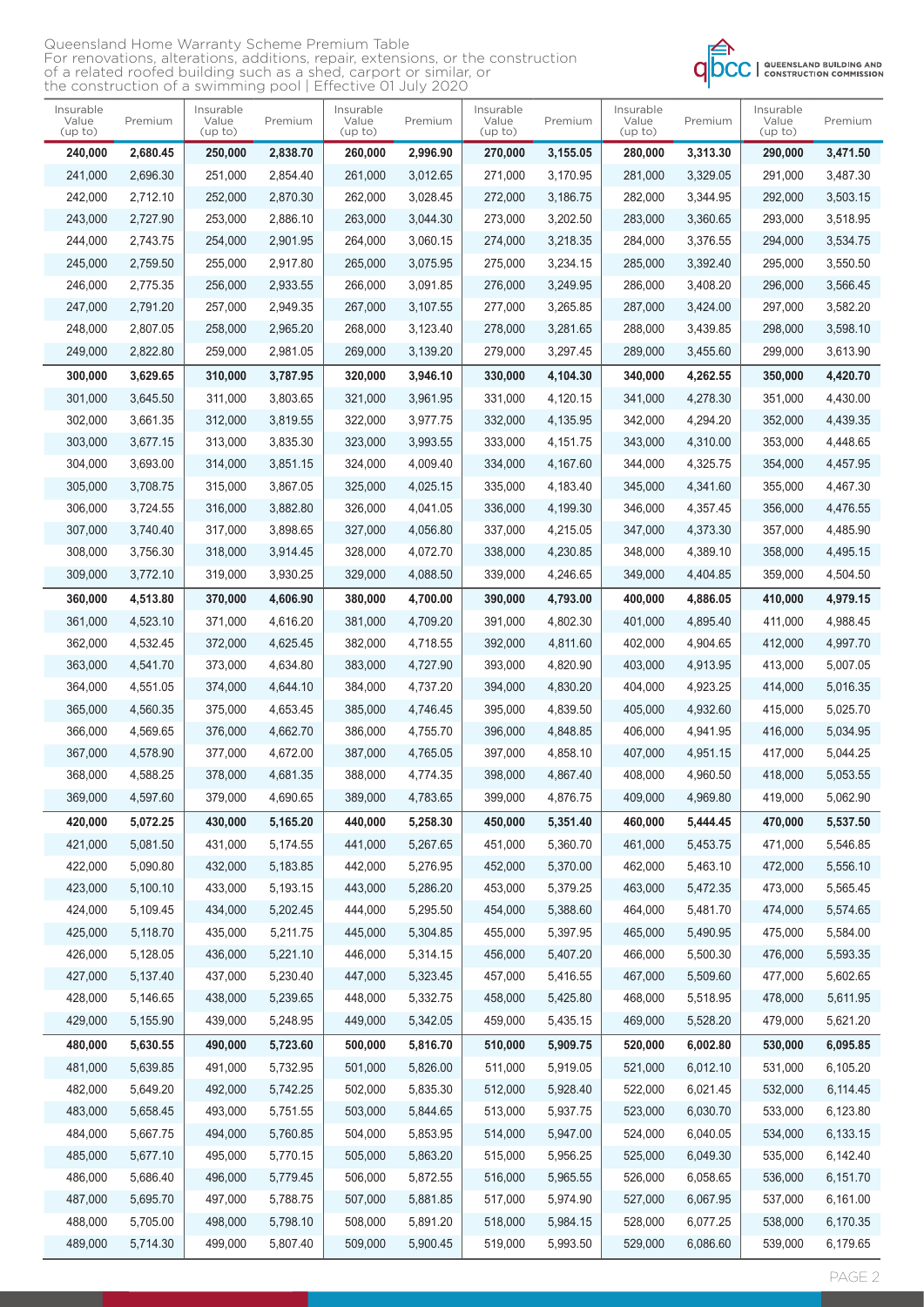| Queensland Home Warranty Scheme Premium Table                                    |
|----------------------------------------------------------------------------------|
| For renovations, alterations, additions, repair, extensions, or the construction |
| of a related roofed building such as a shed, carport or similar, or              |
| the construction of a swimming pool   Effective 01 July 2020                     |



| Insurable<br>Value<br>(up to) | Premium  | Insurable<br>Value<br>(up to) | Premium  | Insurable<br>Value<br>(up to) | Premium  | Insurable<br>Value<br>(up to) | Premium  | Insurable<br>Value<br>(up to) | Premium  | Insurable<br>Value<br>(up to) | Premium  |
|-------------------------------|----------|-------------------------------|----------|-------------------------------|----------|-------------------------------|----------|-------------------------------|----------|-------------------------------|----------|
| 540,000                       | 6,188.95 | 550,000                       | 6,282.05 | 560,000                       | 6,375.05 | 570,000                       | 6,468.15 | 580,000                       | 6,561.25 | 590,000                       | 6,654.25 |
| 541,000                       | 6,198.25 | 551,000                       | 6,291.30 | 561,000                       | 6,384.35 | 571,000                       | 6,477.45 | 581,000                       | 6,570.45 | 591,000                       | 6,663.60 |
| 542,000                       | 6,207.55 | 552,000                       | 6,300.65 | 562,000                       | 6,393.70 | 572,000                       | 6,486.70 | 582,000                       | 6,579.80 | 592,000                       | 6,672.90 |
| 543,000                       | 6,216.90 | 553,000                       | 6,309.95 | 563,000                       | 6,402.95 | 573,000                       | 6,496.05 | 583,000                       | 6,589.10 | 593,000                       | 6,682.20 |
| 544,000                       | 6,226.20 | 554,000                       | 6,319.25 | 564,000                       | 6,412.30 | 574,000                       | 6,505.35 | 584,000                       | 6,598.45 | 594,000                       | 6,691.50 |
| 545,000                       | 6,235.45 | 555,000                       | 6,328.60 | 565,000                       | 6,421.60 | 575,000                       | 6,514.70 | 585,000                       | 6,607.75 | 595,000                       | 6,700.80 |
| 546,000                       | 6,244.75 | 556,000                       | 6,337.85 | 566,000                       | 6,430.90 | 576,000                       | 6,523.90 | 586,000                       | 6,617.00 | 596,000                       | 6,710.15 |
| 547,000                       | 6,254.10 | 557,000                       | 6,347.20 | 567,000                       | 6,440.15 | 577,000                       | 6.533.25 | 587,000                       | 6.626.35 | 597,000                       | 6,719.40 |
| 548,000                       | 6,263.45 | 558,000                       | 6,356.45 | 568,000                       | 6,449.50 | 578,000                       | 6,542.60 | 588,000                       | 6,635.65 | 598,000                       | 6,728.70 |
| 549,000                       | 6,272.70 | 559,000                       | 6,365.75 | 569,000                       | 6,458.85 | 579,000                       | 6,551.90 | 589,000                       | 6,644.95 | 599,000                       | 6,738.05 |
| 600,000                       | 6,747.35 | 610,000                       | 6,779.55 | 620,000                       | 6,811.85 | 630,000                       | 6,844.15 | 640,000                       | 6,876.35 | 650,000                       | 6,908.65 |
| 601,000                       | 6,750.55 | 611,000                       | 6,782.80 | 621,000                       | 6,815.05 | 631,000                       | 6,847.35 | 641,000                       | 6.879.60 | 651,000                       | 6,911.85 |
| 602,000                       | 6,753.75 | 612,000                       | 6,786.00 | 622,000                       | 6.818.30 | 632,000                       | 6,850.55 | 642.000                       | 6,882.85 | 652,000                       | 6,915.00 |
| 603,000                       | 6,757.00 | 613,000                       | 6,789.20 | 623,000                       | 6,821.50 | 633,000                       | 6,853.80 | 643,000                       | 6.886.00 | 653,000                       | 6,918.25 |
| 604,000                       | 6,760.25 | 614,000                       | 6,792.55 | 624,000                       | 6,824.75 | 634,000                       | 6,857.00 | 644,000                       | 6,889.30 | 654,000                       | 6,921.50 |
| 605,000                       | 6.763.50 | 615,000                       | 6,795.75 | 625,000                       | 6,827.95 | 635,000                       | 6,860.20 | 645,000                       | 6.892.50 | 655,000                       | 6,924.80 |
| 606,000                       | 6,766.70 | 616,000                       | 6,798.95 | 626,000                       | 6,831.15 | 636,000                       | 6,863.45 | 646,000                       | 6,895.70 | 656,000                       | 6,928.00 |
| 607,000                       | 6.769.85 | 617,000                       | 6,802.15 | 627,000                       | 6,834.35 | 637,000                       | 6,866.65 | 647,000                       | 6.898.95 | 657,000                       | 6,931.20 |
| 608,000                       | 6,773.10 | 618,000                       | 6,805.35 | 628,000                       | 6,837.65 | 638,000                       | 6,869.85 | 648,000                       | 6,902.15 | 658,000                       | 6,934.45 |
| 609,000                       | 6,776.35 | 619,000                       | 6,808.65 | 629,000                       | 6,840.90 | 639,000                       | 6,873.15 | 649,000                       | 6,905.40 | 659,000                       | 6,937.70 |
| 660,000                       | 6,940.90 | 670,000                       | 6,973.20 | 680,000                       | 7,005.35 | 690,000                       | 7,037.65 | 700,000                       | 7,069.95 | 710,000                       | 7,102.15 |
| 661,000                       | 6,944.15 | 671,000                       | 6,976.35 | 681,000                       | 7,008.60 | 691,000                       | 7,040.85 | 701,000                       | 7,073.15 | 711,000                       | 7,105.45 |
| 662,000                       | 6,947.30 | 672,000                       | 6,979.60 | 682,000                       | 7,011.80 | 692,000                       | 7,044.10 | 702,000                       | 7,076.35 | 712,000                       | 7,108.65 |
| 663,000                       | 6,950.50 | 673,000                       | 6,982.80 | 683,000                       | 7,015.10 | 693,000                       | 7,047.30 | 703,000                       | 7,079.60 | 713,000                       | 7,111.85 |
| 664,000                       | 6,953.80 | 674,000                       | 6,986.05 | 684,000                       | 7,018.35 | 694,000                       | 7,050.55 | 704,000                       | 7,082.85 | 714,000                       | 7,115.15 |
| 665,000                       | 6.957.00 | 675,000                       | 6.989.30 | 685,000                       | 7,021.55 | 695,000                       | 7,053.80 | 705,000                       | 7,086.05 | 715,000                       | 7,118.35 |
| 666,000                       | 6,960.20 | 676,000                       | 6,992.50 | 686,000                       | 7,024.80 | 696,000                       | 7,057.00 | 706,000                       | 7,089.30 | 716,000                       | 7,121.50 |
| 667,000                       | 6,963.45 | 677,000                       | 6,995.70 | 687,000                       | 7,028.00 | 697,000                       | 7,060.30 | 707,000                       | 7,092.45 | 717,000                       | 7,124.75 |
| 668,000                       | 6,966.65 | 678,000                       | 6,998.95 | 688,000                       | 7,031.20 | 698,000                       | 7,063.45 | 708,000                       | 7,095.65 | 718,000                       | 7,127.95 |
| 669,000                       | 6,970.00 | 679,000                       | 7,002.20 | 689,000                       | 7,034.45 | 699,000                       | 7,066.70 | 709,000                       | 7,098.95 | 719,000                       | 7,131.20 |
| 720,000                       | 7,134.45 | 730,000                       | 7,166.70 | 740,000                       | 7,199.00 | 750,000                       | 7,231.25 | 760,000                       | 7,263.50 | 770,000                       | 7,295.80 |
| 721,000                       | 7,137.65 | 731,000                       | 7,169.95 | 741,000                       | 7,202.20 | 751,000                       | 7,234.45 | 761,000                       | 7,266.75 | 771,000                       | 7,298.95 |
| 722,000                       | 7,140.90 | 732,000                       | 7,173.15 | 742,000                       | 7,205.45 | 752,000                       | 7,237.65 | 762,000                       | 7,269.90 | 772,000                       | 7,302.15 |
| 723,000                       | 7,144.10 | 733,000                       | 7,176.35 | 743,000                       | 7,208.65 | 753,000                       | 7,240.90 | 763,000                       | 7,273.10 | 773,000                       | 7,305.40 |
| 724,000                       | 7,147.35 | 734,000                       | 7,179.65 | 744,000                       | 7,211.85 | 754,000                       | 7,244.15 | 764,000                       | 7,276.40 | 774,000                       | 7,308.65 |
| 725,000                       | 7,150.65 | 735,000                       | 7,182.80 | 745,000                       | 7,215.10 | 755,000                       | 7,247.35 | 765,000                       | 7,279.60 | 775,000                       | 7,311.90 |
| 726,000                       | 7,153.80 | 736,000                       | 7,186.05 | 746,000                       | 7,218.30 | 756,000                       | 7,250.60 | 766,000                       | 7,282.85 | 776,000                       | 7,315.10 |
| 727,000                       | 7,157.00 | 737,000                       | 7,189.25 | 747,000                       | 7,221.55 | 757,000                       | 7,253.80 | 767,000                       | 7,286.10 | 777,000                       | 7,318.30 |
| 728,000                       | 7,160.25 | 738,000                       | 7,192.45 | 748,000                       | 7,224.75 | 758,000                       | 7,257.00 | 768,000                       | 7,289.30 | 778,000                       | 7,321.55 |
| 729,000                       | 7,163.50 | 739,000                       | 7,195.80 | 749,000                       | 7,228.00 | 759,000                       | 7,260.30 | 769,000                       | 7,292.55 | 779,000                       | 7,324.80 |
| 780,000                       | 7,328.05 | 790,000                       | 7,360.25 | 800,000                       | 7,392.55 | 810,000                       | 7,424.80 | 820,000                       | 7,457.05 | 830,000                       | 7,489.30 |
| 781,000                       | 7,331.25 | 791,000                       | 7,363.45 | 801,000                       | 7,395.75 | 811,000                       | 7,428.05 | 821,000                       | 7,460.25 | 831,000                       | 7,492.55 |
| 782,000                       | 7,334.45 | 792,000                       | 7,366.70 | 802,000                       | 7,398.95 | 812,000                       | 7,431.25 | 822,000                       | 7,463.50 | 832,000                       | 7,495.75 |
| 783,000                       | 7,337.65 | 793,000                       | 7,369.90 | 803,000                       | 7,402.20 | 813,000                       | 7,434.45 | 823,000                       | 7,466.75 | 833,000                       | 7,498.95 |
| 784,000                       | 7,340.95 | 794,000                       | 7,373.20 | 804,000                       | 7,405.45 | 814,000                       | 7,437.75 | 824,000                       | 7,470.00 | 834,000                       | 7,502.25 |
| 785,000                       | 7,344.15 | 795,000                       | 7,376.45 | 805,000                       | 7,408.65 | 815,000                       | 7,440.95 | 825,000                       | 7,473.25 | 835,000                       | 7,505.45 |
| 786,000                       | 7,347.40 | 796,000                       | 7,379.65 | 806,000                       | 7,411.90 | 816,000                       | 7,444.15 | 826,000                       | 7,476.40 | 836,000                       | 7,508.65 |
| 787,000                       | 7,350.60 | 797,000                       | 7,382.85 | 807,000                       | 7,415.10 | 817,000                       | 7,447.35 | 827,000                       | 7,479.60 | 837,000                       | 7,511.90 |
| 788,000                       | 7,353.80 | 798,000                       | 7,386.10 | 808,000                       | 7,418.30 | 818,000                       | 7,450.55 | 828,000                       | 7,482.85 | 838,000                       | 7,515.10 |
| 789,000                       | 7,357.10 | 799,000                       | 7,389.30 | 809,000                       | 7,421.60 | 819,000                       | 7,453.80 | 829,000                       | 7,486.10 | 839,000                       | 7,518.40 |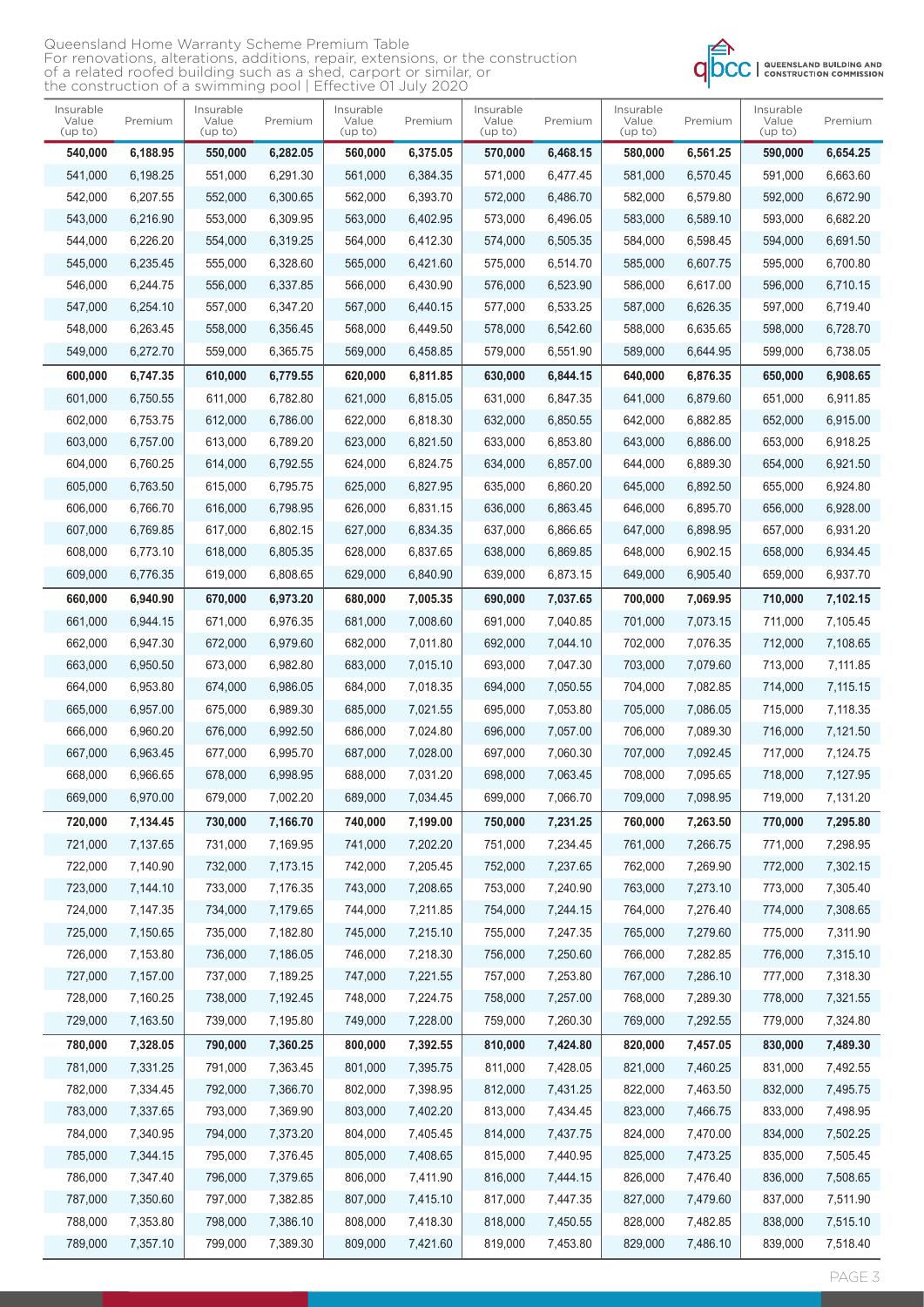| Queensland Home Warranty Scheme Premium Table                                    |
|----------------------------------------------------------------------------------|
| For renovations, alterations, additions, repair, extensions, or the construction |
| of a related roofed building such as a shed, carport or similar, or              |
| the construction of a swimming pool   Effective 01 July 2020                     |



| Insurable<br>Value<br>(up to) | Premium  | Insurable<br>Value<br>(up to) | Premium  | Insurable<br>Value<br>(up to) | Premium  | Insurable<br>Value<br>(up to) | Premium  | Insurable<br>Value<br>(up to) | Premium  | Insurable<br>Value<br>(up to) | Premium  |
|-------------------------------|----------|-------------------------------|----------|-------------------------------|----------|-------------------------------|----------|-------------------------------|----------|-------------------------------|----------|
| 840,000                       | 7,521.60 | 850,000                       | 7,553.95 | 860,000                       | 7,586.15 | 870,000                       | 7,618.45 | 880,000                       | 7,650.70 | 890,000                       | 7,682.95 |
| 841,000                       | 7,524.80 | 851,000                       | 7,557.15 | 861,000                       | 7.589.35 | 871.000                       | 7.621.65 | 881,000                       | 7,653.95 | 891,000                       | 7.686.15 |
| 842,000                       | 7,528.05 | 852,000                       | 7,560.35 | 862,000                       | 7,592.60 | 872,000                       | 7,624.80 | 882,000                       | 7,657.10 | 892,000                       | 7,689.40 |
| 843,000                       | 7,531.25 | 853,000                       | 7,563.55 | 863,000                       | 7,595.80 | 873,000                       | 7,628.05 | 883,000                       | 7,660.30 | 893,000                       | 7,692.60 |
| 844,000                       | 7,534.55 | 854,000                       | 7,566.80 | 864,000                       | 7,599.10 | 874,000                       | 7,631.30 | 884,000                       | 7,663.60 | 894,000                       | 7,695.85 |
| 845,000                       | 7.537.75 | 855,000                       | 7,570.00 | 865,000                       | 7,602.30 | 875,000                       | 7,634.55 | 885,000                       | 7.666.80 | 895,000                       | 7,699.10 |
| 846,000                       | 7,540.90 | 856,000                       | 7,573.25 | 866,000                       | 7,605.50 | 876,000                       | 7,637.75 | 886,000                       | 7,670.00 | 896,000                       | 7,702.30 |
| 847,000                       | 7,544.10 | 857,000                       | 7,576.45 | 867,000                       | 7,608.75 | 877,000                       | 7,641.00 | 887,000                       | 7,673.25 | 897,000                       | 7,705.50 |
| 848,000                       | 7,547.35 | 858,000                       | 7,579.65 | 868,000                       | 7,611.95 | 878,000                       | 7,644.25 | 888,000                       | 7,676.45 | 898,000                       | 7,708.75 |
| 849,000                       | 7,550.70 | 859,000                       | 7,582.95 | 869,000                       | 7,615.20 | 879,000                       | 7,647.50 | 889,000                       | 7,679.75 | 899,000                       | 7,712.00 |
| 900,000                       | 7,715.15 | 910,000                       | 7,747.45 | 920,000                       | 7,779.75 | 930,000                       | 7,811.95 | 940,000                       | 7,844.25 | 950,000                       | 7,876.50 |
| 901,000                       | 7,718.40 | 911,000                       | 7,750.65 | 921,000                       | 7,782.95 | 931.000                       | 7,815.20 | 941,000                       | 7,847.45 | 951,000                       | 7,879.75 |
| 902,000                       | 7.721.60 | 912,000                       | 7,753.90 | 922,000                       | 7,786.15 | 932,000                       | 7,818.40 | 942,000                       | 7,850.70 | 952,000                       | 7,882.95 |
| 903,000                       | 7,724.85 | 913,000                       | 7,757.10 | 923,000                       | 7,789.40 | 933.000                       | 7,821.65 | 943,000                       | 7,853.90 | 953,000                       | 7,886.15 |
| 904,000                       | 7,728.10 | 914,000                       | 7,760.40 | 924,000                       | 7,792.65 | 934,000                       | 7,824.95 | 944,000                       | 7,857.15 | 954,000                       | 7,889.45 |
| 905,000                       | 7,731.35 | 915,000                       | 7,763.60 | 925,000                       | 7,795.85 | 935,000                       | 7,828.15 | 945,000                       | 7,860.40 | 955,000                       | 7,892.60 |
| 906,000                       | 7,734.60 | 916,000                       | 7,766.80 | 926,000                       | 7,799.10 | 936,000                       | 7,831.30 | 946,000                       | 7,863.55 | 956,000                       | 7,895.85 |
| 907,000                       | 7,737.80 | 917,000                       | 7,770.05 | 927,000                       | 7,802.25 | 937,000                       | 7,834.55 | 947,000                       | 7,866.80 | 957,000                       | 7,899.05 |
| 908,000                       | 7,741.00 | 918,000                       | 7,773.20 | 928,000                       | 7,805.50 | 938,000                       | 7,837.75 | 948,000                       | 7,870.05 | 958,000                       | 7,902.25 |
| 909,000                       | 7,744.25 | 919,000                       | 7,776.50 | 929,000                       | 7,808.75 | 939,000                       | 7,841.00 | 949,000                       | 7,873.30 | 959,000                       | 7,905.55 |
| 960,000                       | 7,908.80 | 970,000                       | 7,941.05 | 980,000                       | 7,973.30 | 990,000                       | 8,005.60 | 1,000,000                     | 8,037.80 | 1,010,000                     | 8,070.05 |
| 961,000                       | 7,912.00 | 971,000                       | 7,944.25 | 981,000                       | 7,976.55 | 991,000                       | 8,008.75 | 1,001,000                     | 8,041.00 | 1,011,000                     | 8,073.25 |
| 962,000                       | 7,915.25 | 972,000                       | 7,947.45 | 982,000                       | 7,979.70 | 992,000                       | 8,012.00 | 1,002,000                     | 8,044.25 | 1,012,000                     | 8,076.50 |
| 963,000                       | 7,918.45 | 973,000                       | 7,950.65 | 983,000                       | 7,982.90 | 993,000                       | 8,015.20 | 1,003,000                     | 8,047.45 | 1,013,000                     | 8,079.70 |
| 964,000                       | 7,921.65 | 974,000                       | 7,953.95 | 984,000                       | 7,986.20 | 994,000                       | 8,018.45 | 1,004,000                     | 8,050.75 | 1,014,000                     | 8,082.95 |
| 965,000                       | 7,924.90 | 975,000                       | 7.957.15 | 985,000                       | 7,989.40 | 995,000                       | 8,021.70 | 1,005,000                     | 8,053.95 | 1,015,000                     | 8,086.20 |
| 966,000                       | 7,928.10 | 976,000                       | 7,960.40 | 986,000                       | 7,992.60 | 996,000                       | 8,024.90 | 1,006,000                     | 8,057.20 | 1,016,000                     | 8,089.45 |
| 967,000                       | 7,931.35 | 977,000                       | 7,963.60 | 987,000                       | 7,995.85 | 997,000                       | 8,028.10 | 1,007,000                     | 8.060.40 | 1,017,000                     | 8,092.65 |
| 968,000                       | 7,934.55 | 978,000                       | 7,966.80 | 988,000                       | 7,999.10 | 998.000                       | 8,031.35 | 1,008,000                     | 8,063.60 | 1,018,000                     | 8.095.90 |
| 969,000                       | 7,937.80 | 979,000                       | 7,970.10 | 989,000                       | 8,002.35 | 999,000                       | 8,034.60 | 1,009,000                     | 8,066.90 | 1,019,000                     | 8,099.10 |
| 1,020,000                     | 8,102.35 | 1,030,000                     | 8,134.60 | 1,040,000                     | 8,166.85 | 1,050,000                     | 8,199.10 | 1,060,000                     | 8,231.40 | 1,070,000                     | 8,263.60 |
| 1,021,000                     | 8,105.55 | 1,031,000                     | 8,137.85 | 1,041,000                     | 8,170.05 | 1,051,000                     | 8,202.35 | 1,061,000                     | 8,234.60 | 1,071,000                     | 8,266.85 |
| 1,022,000                     | 8,108.75 | 1,032,000                     | 8,141.05 | 1,042,000                     | 8,173.25 | 1,052,000                     | 8,205.55 | 1,062,000                     | 8,237.85 | 1,072,000                     | 8,270.10 |
| 1,023,000                     | 8,112.00 | 1,033,000                     | 8,144.25 | 1,043,000                     | 8,176.50 | 1,053,000                     | 8,208.75 | 1,063,000                     | 8,241.05 | 1,073,000                     | 8,273.35 |
| 1,024,000                     | 8,115.25 | 1,034,000                     | 8,147.55 | 1,044,000                     | 8,179.80 | 1,054,000                     | 8,212.05 | 1,064,000                     | 8,244.30 | 1,074,000                     | 8,276.55 |
| 1,025,000                     | 8,118.45 | 1,035,000                     | 8,150.75 | 1,045,000                     | 8,183.05 | 1,055,000                     | 8,215.25 | 1,065,000                     | 8,247.50 | 1,075,000                     | 8,279.75 |
| 1,026,000                     | 8,121.70 | 1,036,000                     | 8,153.95 | 1,046,000                     | 8,186.20 | 1,056,000                     | 8,218.40 | 1,066,000                     | 8,250.70 | 1,076,000                     | 8,283.00 |
| 1,027,000                     | 8,124.90 | 1,037,000                     | 8,157.15 | 1,047,000                     | 8,189.40 | 1,057,000                     | 8,221.65 | 1,067,000                     | 8,253.90 | 1,077,000                     | 8,286.20 |
| 1,028,000                     | 8,128.05 | 1,038,000                     | 8,160.35 | 1,048,000                     | 8,192.65 | 1,058,000                     | 8,224.90 | 1,068,000                     | 8,257.15 | 1,078,000                     | 8,289.40 |
| 1,029,000                     | 8,131.35 | 1,039,000                     | 8,163.60 | 1,049,000                     | 8,195.90 | 1,059,000                     | 8,228.20 | 1,069,000                     | 8,260.40 | 1,079,000                     | 8,292.70 |
| 1,080,000                     | 8,295.90 | 1,090,000                     | 8,328.20 | 1,100,000                     | 8,360.45 | 1,110,000                     | 8,392.70 | 1,120,000                     | 8,424.90 | 1,130,000                     | 8,457.20 |
| 1,081,000                     | 8,299.10 | 1,091,000                     | 8,331.40 | 1,101,000                     | 8,363.65 | 1,111,000                     | 8,395.85 | 1,121,000                     | 8,428.15 | 1,131,000                     | 8,460.40 |
| 1,082,000                     | 8,302.35 | 1,092,000                     | 8,334.55 | 1,102,000                     | 8,366.85 | 1,112,000                     | 8,399.10 | 1,122,000                     | 8,431.35 | 1,132,000                     | 8,463.65 |
| 1,083,000                     | 8,305.50 | 1,093,000                     | 8,337.80 | 1,103,000                     | 8,370.05 | 1,113,000                     | 8,402.35 | 1,123,000                     | 8,434.60 | 1,133,000                     | 8,466.85 |
| 1,084,000                     | 8,308.80 | 1,094,000                     | 8,341.05 | 1,104,000                     | 8,373.35 | 1,114,000                     | 8,405.60 | 1,124,000                     | 8,437.85 | 1,134,000                     | 8,470.10 |
| 1,085,000                     | 8,312.05 | 1,095,000                     | 8,344.25 | 1,105,000                     | 8,376.55 | 1,115,000                     | 8,408.85 | 1,125,000                     | 8,441.05 | 1,135,000                     | 8,473.35 |
| 1,086,000                     | 8,315.25 | 1,096,000                     | 8,347.50 | 1,106,000                     | 8,379.75 | 1,116,000                     | 8,412.05 | 1,126,000                     | 8,444.30 | 1,136,000                     | 8,476.55 |
| 1,087,000                     | 8,318.50 | 1,097,000                     | 8,350.70 | 1,107,000                     | 8,383.00 | 1,117,000                     | 8,415.25 | 1,127,000                     | 8,447.55 | 1,137,000                     | 8,479.80 |
| 1,088,000                     | 8,321.70 | 1,098,000                     | 8,353.95 | 1,108,000                     | 8,386.20 | 1,118,000                     | 8,418.50 | 1,128,000                     | 8,450.75 | 1,138,000                     | 8,482.95 |
| 1,089,000                     | 8,324.95 | 1,099,000                     | 8,357.25 | 1,109,000                     | 8,389.50 | 1,119,000                     | 8,421.75 | 1,129,000                     | 8,454.00 | 1,139,000                     | 8,486.20 |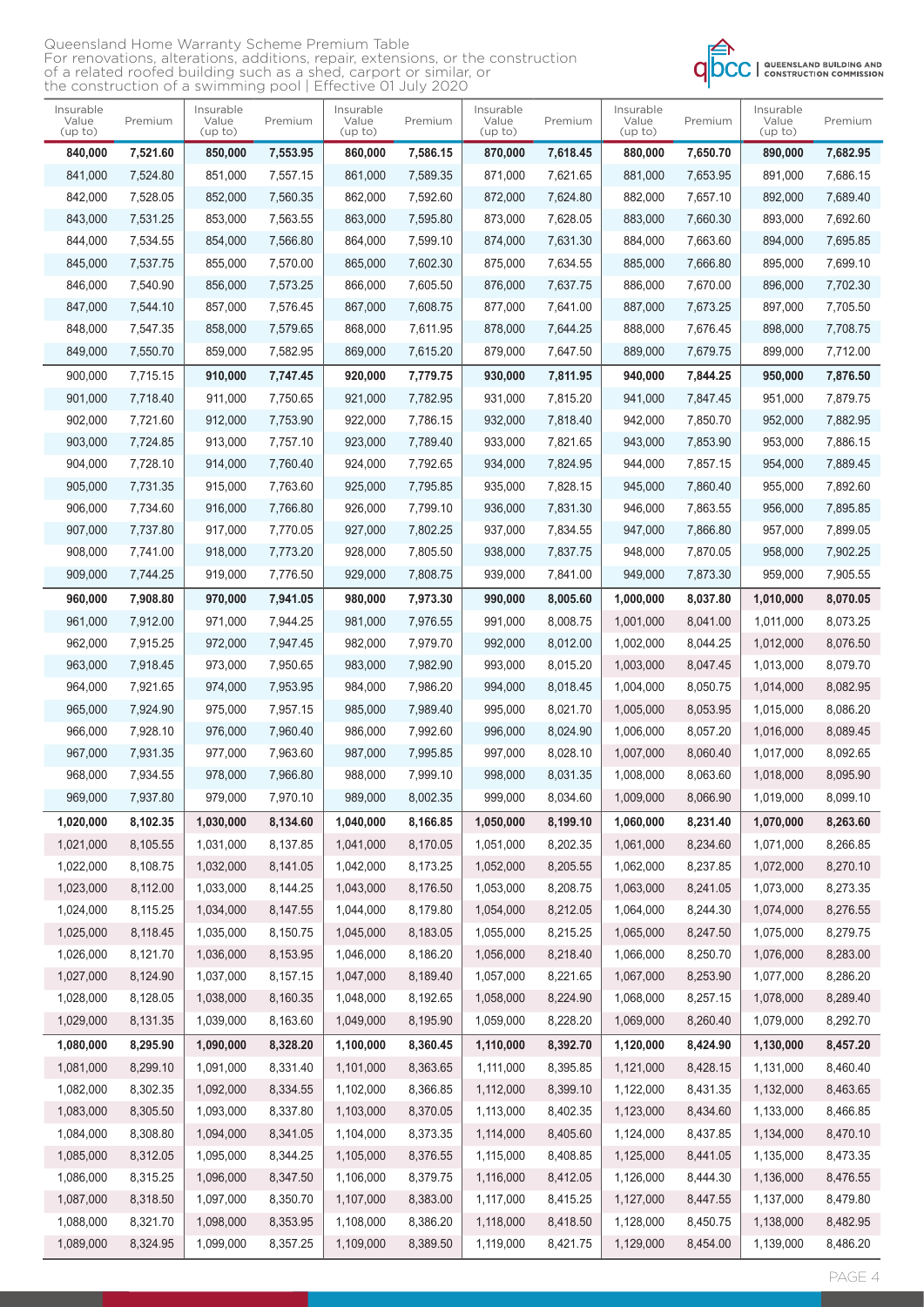| Queensland Home Warranty Scheme Premium Table                                    |
|----------------------------------------------------------------------------------|
| For renovations, alterations, additions, repair, extensions, or the construction |
| of a related roofed building such as a shed, carport or similar, or              |
| the construction of a swimming pool   Effective 01 July 2020                     |



| Insurable<br>Value<br>(up to) | Premium  | Insurable<br>Value<br>(up to) | Premium  | Insurable<br>Value<br>(up to) | Premium  | Insurable<br>Value<br>(up to) | Premium  | Insurable<br>Value<br>(up to) | Premium  | Insurable<br>Value<br>(up to) | Premium  |
|-------------------------------|----------|-------------------------------|----------|-------------------------------|----------|-------------------------------|----------|-------------------------------|----------|-------------------------------|----------|
| 1,140,000                     | 8,489.45 | 1,150,000                     | 8,521.70 | 1,160,000                     | 8,554.00 | 1,170,000                     | 8,586.25 | 1,180,000                     | 8,618.50 | 1,190,000                     | 8,650.80 |
| 1,141,000                     | 8,492.70 | 1,151,000                     | 8,524.95 | 1,161,000                     | 8,557.20 | 1,171,000                     | 8,589.50 | 1,181,000                     | 8,621.70 | 1,191,000                     | 8,654.00 |
| 1.142.000                     | 8,495.90 | 1,152,000                     | 8.528.15 | 1,162,000                     | 8.560.45 | 1,172,000                     | 8,592.70 | 1,182,000                     | 8,624.95 | 1,192,000                     | 8,657.20 |
| 1,143,000                     | 8,499.15 | 1,153,000                     | 8,531.35 | 1,163,000                     | 8,563.65 | 1,173,000                     | 8,595.90 | 1,183,000                     | 8,628.20 | 1,193,000                     | 8,660.40 |
| 1,144,000                     | 8,502.40 | 1,154,000                     | 8,534.65 | 1,164,000                     | 8,566.90 | 1,174,000                     | 8,599.20 | 1,184,000                     | 8,631.40 | 1,194,000                     | 8,663.65 |
| 1,145,000                     | 8,505.60 | 1,155,000                     | 8,537.90 | 1,165,000                     | 8,570.15 | 1,175,000                     | 8,602.35 | 1,185,000                     | 8,634.65 | 1,195,000                     | 8,666.85 |
| 1,146,000                     | 8,508.85 | 1,156,000                     | 8,541.05 | 1.166.000                     | 8,573.30 | 1,176,000                     | 8,605.60 | 1.186.000                     | 8.637.85 | 1,196,000                     | 8,670.10 |
| 1,147,000                     | 8,512.00 | 1,157,000                     | 8,544.30 | 1,167,000                     | 8,576.50 | 1,177,000                     | 8,608.80 | 1,187,000                     | 8,641.10 | 1,197,000                     | 8,673.35 |
| 1,148,000                     | 8,515.20 | 1,158,000                     | 8,547.50 | 1,168,000                     | 8,579.75 | 1,178,000                     | 8,612.00 | 1,188,000                     | 8,644.30 | 1,198,000                     | 8,676.55 |
| 1,149,000                     | 8,518.50 | 1,159,000                     | 8,550.75 | 1,169,000                     | 8,583.05 | 1,179,000                     | 8,615.30 | 1,189,000                     | 8,647.55 | 1,199,000                     | 8,679.85 |
| 1,200,000                     | 8,683.05 | 1,210,000                     | 8,715.35 | 1,220,000                     | 8,747.50 | 1,230,000                     | 8,779.80 | 1,240,000                     | 8,812.10 | 1,250,000                     | 8,844.30 |
| 1,201,000                     | 8,686.30 | 1,211,000                     | 8,718.50 | 1,221,000                     | 8,750.75 | 1,231,000                     | 8,783.00 | 1,241,000                     | 8,815.30 | 1,251,000                     | 8,847.50 |
| 1,202,000                     | 8,689.45 | 1,212,000                     | 8,721.70 | 1,222,000                     | 8,753.95 | 1,232,000                     | 8.786.25 | 1,242,000                     | 8.818.50 | 1,252,000                     | 8,850.80 |
| 1,203,000                     | 8,692.65 | 1,213,000                     | 8,724.95 | 1,223,000                     | 8.757.15 | 1,233,000                     | 8,789.45 | 1,243,000                     | 8,821.75 | 1,253,000                     | 8,854.00 |
| 1,204,000                     | 8,695.95 | 1,214,000                     | 8,728.20 | 1,224,000                     | 8,760.50 | 1,234,000                     | 8,792.70 | 1,244,000                     | 8.825.00 | 1,254,000                     | 8,857.30 |
| 1,205,000                     | 8,699.15 | 1,215,000                     | 8,731.45 | 1,225,000                     | 8,763.70 | 1,235,000                     | 8,795.95 | 1,245,000                     | 8,828.20 | 1,255,000                     | 8,860.50 |
| 1,206,000                     | 8,702.35 | 1,216,000                     | 8,734.65 | 1,226,000                     | 8,766.95 | 1,236,000                     | 8,799.15 | 1,246,000                     | 8,831.45 | 1,256,000                     | 8,863.70 |
| 1,207,000                     | 8,705.60 | 1,217,000                     | 8,737.85 | 1,227,000                     | 8.770.15 | 1,237,000                     | 8,802.35 | 1,247,000                     | 8,834.65 | 1,257,000                     | 8,866.90 |
| 1,208,000                     | 8,708.80 | 1,218,000                     | 8,741.10 | 1,228,000                     | 8,773.35 | 1,238,000                     | 8,805.65 | 1,248,000                     | 8,837.80 | 1,258,000                     | 8,870.10 |
| 1,209,000                     | 8,712.05 | 1,219,000                     | 8,744.35 | 1,229,000                     | 8,776.65 | 1,239,000                     | 8,808.85 | 1,249,000                     | 8,841.10 | 1,259,000                     | 8,873.35 |
| 1,260,000                     | 8,876.60 | 1,270,000                     | 8,908.85 | 1,280,000                     | 8,941.15 | 1,290,000                     | 8,973.35 | 1,300,000                     | 9,005.65 | 1,310,000                     | 9,037.95 |
| 1,261,000                     | 8,879.80 | 1,271,000                     | 8,912.10 | 1,281,000                     | 8,944.35 | 1,291,000                     | 8,976.60 | 1,301,000                     | 9,008.85 | 1,311,000                     | 9,041.15 |
| 1,262,000                     | 8,883.00 | 1,272,000                     | 8,915.30 | 1,282,000                     | 8,947.60 | 1,292,000                     | 8,979.80 | 1,302,000                     | 9,012.10 | 1,312,000                     | 9,044.30 |
| 1,263,000                     | 8,886.25 | 1,273,000                     | 8,918.50 | 1,283,000                     | 8,950.80 | 1,293,000                     | 8,983.05 | 1,303,000                     | 9,015.25 | 1,313,000                     | 9,047.55 |
| 1,264,000                     | 8,889.50 | 1,274,000                     | 8,921.80 | 1,284,000                     | 8,954.05 | 1,294,000                     | 8,986.30 | 1,304,000                     | 9,018.55 | 1,314,000                     | 9,050.80 |
| 1,265,000                     | 8,892.70 | 1,275,000                     | 8,924.95 | 1,285,000                     | 8,957.25 | 1,295,000                     | 8,989.50 | 1,305,000                     | 9,021.75 | 1,315,000                     | 9,054.00 |
| 1,266,000                     | 8,895.95 | 1,276,000                     | 8,928.15 | 1,286,000                     | 8,960.45 | 1,296,000                     | 8,992.75 | 1,306,000                     | 9,024.95 | 1,316,000                     | 9,057.25 |
| 1.267.000                     | 8,899.15 | 1,277,000                     | 8.931.40 | 1,287,000                     | 8,963.65 | 1.297.000                     | 8,995.95 | 1.307.000                     | 9,028.20 | 1,317,000                     | 9.060.45 |
| 1,268,000                     | 8,902.40 | 1,278,000                     | 8,934.60 | 1,288,000                     | 8,966.90 | 1,298,000                     | 8,999.15 | 1,308,000                     | 9.031.45 | 1,318,000                     | 9,063.70 |
| 1,269,000                     | 8,905.65 | 1,279,000                     | 8,937.90 | 1,289,000                     | 8,970.15 | 1,299,000                     | 9,002.45 | 1,309,000                     | 9,034.70 | 1,319,000                     | 9,066.95 |
| 1,320,000                     | 9,070.15 | 1,330,000                     | 9,102.40 | 1,340,000                     | 9,134.65 | 1,350,000                     | 9,167.00 | 1,360,000                     | 9,199.25 | 1,370,000                     | 9,231.50 |
| 1,321,000                     | 9,073.40 | 1,331,000                     | 9,105.60 | 1,341,000                     | 9,137.90 | 1,351,000                     | 9,170.20 | 1,361,000                     | 9,202.45 | 1,371,000                     | 9,234.75 |
| 1,322,000                     | 9,076.60 | 1,332,000                     | 9,108.85 | 1,342,000                     | 9,141.10 | 1,352,000                     | 9,173.45 | 1,362,000                     | 9,205.65 | 1,372,000                     | 9,237.95 |
| 1,323,000                     | 9,079.80 | 1,333,000                     | 9,112.05 | 1,343,000                     | 9,144.30 | 1,353,000                     | 9,176.60 | 1,363,000                     | 9,208.95 | 1,373,000                     | 9,241.15 |
| 1,324,000                     | 9,083.10 | 1,334,000                     | 9,115.30 | 1,344,000                     | 9,147.65 | 1,354,000                     | 9,179.95 | 1,364,000                     | 9,212.20 | 1,374,000                     | 9,244.45 |
| 1,325,000                     | 9,086.30 | 1,335,000                     | 9,118.60 | 1,345,000                     | 9,150.85 | 1,355,000                     | 9,183.15 | 1,365,000                     | 9,215.40 | 1,375,000                     | 9,247.65 |
| 1,326,000                     | 9,089.50 | 1,336,000                     | 9,121.80 | 1,346,000                     | 9,154.05 | 1,356,000                     | 9,186.35 | 1,366,000                     | 9,218.65 | 1,376,000                     | 9,250.80 |
| 1,327,000                     | 9,092.75 | 1,337,000                     | 9,125.00 | 1,347,000                     | 9,157.25 | 1,357,000                     | 9,189.60 | 1,367,000                     | 9,221.80 | 1,377,000                     | 9,254.10 |
| 1,328,000                     | 9,095.95 | 1,338,000                     | 9,128.25 | 1,348,000                     | 9,160.45 | 1,358,000                     | 9,192.75 | 1,368,000                     | 9,225.05 | 1,378,000                     | 9,257.30 |
| 1,329,000                     | 9,099.20 | 1,339,000                     | 9,131.50 | 1,349,000                     | 9,163.80 | 1,359,000                     | 9,196.00 | 1,369,000                     | 9,228.30 | 1,379,000                     | 9,260.55 |
| 1,380,000                     | 9,263.80 | 1,390,000                     | 9,296.05 | 1,400,000                     | 9,328.30 | 1,410,000                     | 9,360.60 | 1,420,000                     | 9,392.85 | 1,430,000                     | 9,425.10 |
| 1,381,000                     | 9,267.00 | 1,391,000                     | 9,299.30 | 1,401,000                     | 9,331.50 | 1,411,000                     | 9,363.80 | 1,421,000                     | 9,396.10 | 1,431,000                     | 9,428.25 |
| 1,382,000                     | 9,270.25 | 1,392,000                     | 9,302.50 | 1,402,000                     | 9,334.75 | 1,412,000                     | 9,367.00 | 1,422,000                     | 9,399.25 | 1,432,000                     | 9,431.55 |
| 1,383,000                     | 9,273.45 | 1,393,000                     | 9,305.70 | 1,403,000                     | 9,337.95 | 1,413,000                     | 9,370.20 | 1,423,000                     | 9,402.45 | 1,433,000                     | 9,434.75 |
| 1,384,000                     | 9,276.70 | 1,394,000                     | 9,309.00 | 1,404,000                     | 9,341.20 | 1,414,000                     | 9,373.45 | 1,424,000                     | 9,405.75 | 1,434,000                     | 9,438.00 |
| 1,385,000                     | 9,279.95 | 1,395,000                     | 9,312.15 | 1,405,000                     | 9,344.45 | 1,415,000                     | 9,376.65 | 1,425,000                     | 9,408.95 | 1,435,000                     | 9,441.25 |
| 1,386,000                     | 9,283.10 | 1,396,000                     | 9,315.40 | 1,406,000                     | 9,347.65 | 1,416,000                     | 9,379.90 | 1,426,000                     | 9,412.15 | 1,436,000                     | 9,444.45 |
| 1,387,000                     | 9,286.30 | 1,397,000                     | 9,318.60 | 1,407,000                     | 9,350.90 | 1,417,000                     | 9,383.10 | 1,427,000                     | 9,415.40 | 1,437,000                     | 9,447.65 |
| 1,388,000                     | 9,289.55 | 1,398,000                     | 9,321.80 | 1,408,000                     | 9,354.10 | 1,418,000                     | 9,386.35 | 1,428,000                     | 9,418.60 | 1,438,000                     | 9,450.90 |
| 1,389,000                     | 9,292.80 | 1,399,000                     | 9,325.10 | 1,409,000                     | 9,357.35 | 1,419,000                     | 9,389.65 | 1,429,000                     | 9,421.85 | 1,439,000                     | 9,454.15 |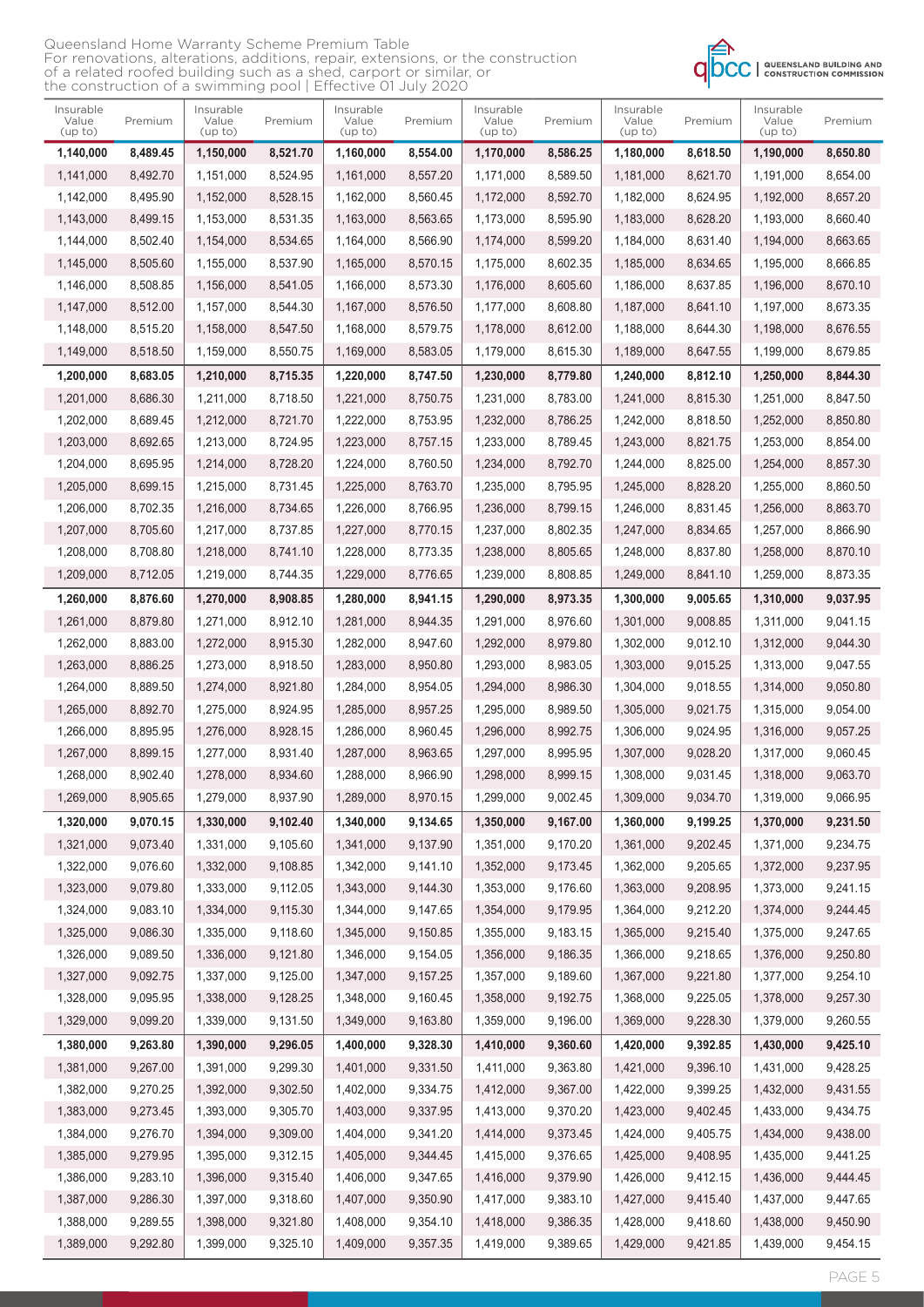## Queensland Home Warranty Scheme Premium Table For renovations, alterations, additions, repair, extensions, or the construction of a related roofed building such as a shed, carport or similar, or the construction of a swimming pool | Effective 01 July 2020



| Insurable<br>Value<br>(up to) | Premium   | Insurable<br>Value<br>(up to) | Premium   | Insurable<br>Value<br>(up to) | Premium   | Insurable<br>Value<br>(up to) | Premium   | Insurable<br>Value<br>(up to) | Premium   | Insurable<br>Value<br>(up to) | Premium   |
|-------------------------------|-----------|-------------------------------|-----------|-------------------------------|-----------|-------------------------------|-----------|-------------------------------|-----------|-------------------------------|-----------|
| 1,440,000                     | 9,457.30  | 1,450,000                     | 9,489.60  | 1,460,000                     | 9,521.90  | 1,470,000                     | 9,554.10  | 1,480,000                     | 9,586.40  | 1,490,000                     | 9,618.65  |
| 1,441,000                     | 9,460.55  | 1,451,000                     | 9,492.80  | 1,461,000                     | 9,525.10  | 1,471,000                     | 9,557.30  | 1,481,000                     | 9,589.60  | 1,491,000                     | 9,621.90  |
| 1,442,000                     | 9,463.75  | 1,452,000                     | 9,496.05  | 1,462,000                     | 9,528.30  | 1,472,000                     | 9,560.55  | 1,482,000                     | 9.592.80  | 1,492,000                     | 9,625.10  |
| 1,443,000                     | 9,466.95  | 1,453,000                     | 9,499.25  | 1,463,000                     | 9,531.55  | 1,473,000                     | 9,563.75  | 1,483,000                     | 9,596.05  | 1,493,000                     | 9,628.30  |
| 1,444,000                     | 9,470.25  | 1,454,000                     | 9,502.50  | 1,464,000                     | 9,534.80  | 1,474,000                     | 9,567.10  | 1,484,000                     | 9,599.30  | 1,494,000                     | 9,631.60  |
| 1,445,000                     | 9,473.45  | 1,455,000                     | 9,505.75  | 1,465,000                     | 9,538.00  | 1,475,000                     | 9.570.30  | 1,485,000                     | 9,602.55  | 1,495,000                     | 9,634.75  |
| 1,446,000                     | 9,476.75  | 1,456,000                     | 9,508.95  | 1,466,000                     | 9,541.25  | 1,476,000                     | 9,573.50  | 1,486,000                     | 9.605.70  | 1,496,000                     | 9,637.95  |
| 1,447,000                     | 9,479.95  | 1,457,000                     | 9,512.15  | 1,467,000                     | 9,544.45  | 1,477,000                     | 9,576.70  | 1,487,000                     | 9,608.90  | 1,497,000                     | 9,641.20  |
| 1,448,000                     | 9,483.15  | 1,458,000                     | 9,515.40  | 1,468,000                     | 9,547.60  | 1,478,000                     | 9,579.90  | 1,488,000                     | 9,612.20  | 1,498,000                     | 9,644.40  |
| 1,449,000                     | 9,486.45  | 1,459,000                     | 9,518.60  | 1,469,000                     | 9,550.90  | 1,479,000                     | 9,583.15  | 1,489,000                     | 9,615.45  | 1,499,000                     | 9,647.70  |
| 1,500,000                     | 9,650.90  | 1,510,000                     | 9,683.15  | 1,520,000                     | 9,715.45  | 1,530,000                     | 9,747.75  | 1,540,000                     | 9,779.95  | 1,550,000                     | 9,812.20  |
| 1,501,000                     | 9,654.10  | 1,511,000                     | 9,686.40  | 1,521,000                     | 9.718.65  | 1,531,000                     | 9,750.95  | 1,541,000                     | 9,783.15  | 1,551,000                     | 9,815.40  |
| 1,502,000                     | 9,657.40  | 1,512,000                     | 9,689.60  | 1,522,000                     | 9,721.90  | 1,532,000                     | 9,754.10  | 1,542,000                     | 9,786.35  | 1,552,000                     | 9,818.65  |
| 1,503,000                     | 9.660.60  | 1,513,000                     | 9,692.85  | 1,523,000                     | 9,725.05  | 1,533,000                     | 9.757.35  | 1,543,000                     | 9,789.60  | 1,553,000                     | 9,821.85  |
| 1,504,000                     | 9,663.85  | 1,514,000                     | 9,696.05  | 1,524,000                     | 9,728.35  | 1,534,000                     | 9,760.60  | 1,544,000                     | 9,792.90  | 1,554,000                     | 9,825.10  |
| 1,505,000                     | 9,667.05  | 1,515,000                     | 9,699.30  | 1,525,000                     | 9,731.55  | 1,535,000                     | 9,763.80  | 1,545,000                     | 9,796.10  | 1,555,000                     | 9,828.35  |
| 1,506,000                     | 9,670.25  | 1,516,000                     | 9,702.55  | 1,526,000                     | 9,734.75  | 1,536,000                     | 9,767.05  | 1,546,000                     | 9,799.30  | 1,556,000                     | 9,831.55  |
| 1,507,000                     | 9,673.45  | 1,517,000                     | 9,705.75  | 1,527,000                     | 9.738.00  | 1,537,000                     | 9.770.25  | 1,547,000                     | 9.802.55  | 1,557,000                     | 9,834.80  |
| 1,508,000                     | 9,676.70  | 1,518,000                     | 9,708.95  | 1,528,000                     | 9,741.20  | 1,538,000                     | 9,773.50  | 1,548,000                     | 9,805.75  | 1,558,000                     | 9,838.05  |
| 1,509,000                     | 9,679.95  | 1,519,000                     | 9,712.25  | 1,529,000                     | 9,744.50  | 1,539,000                     | 9,776.75  | 1,549,000                     | 9,809.05  | 1,559,000                     | 9,841.30  |
| 1,560,000                     | 9,844.45  | 1,570,000                     | 9,876.70  | 1,580,000                     | 9,909.00  | 1,590,000                     | 9,941.25  | 1,600,000                     | 9,973.55  | 1,610,000                     | 10,005.75 |
| 1,561,000                     | 9,847.70  | 1,571,000                     | 9,879.95  | 1,581,000                     | 9,912.20  | 1,591,000                     | 9,944.50  | 1,601,000                     | 9,976.75  | 1,611,000                     | 10,009.00 |
| 1,562,000                     | 9,850.90  | 1,572,000                     | 9,883.20  | 1,582,000                     | 9,915.40  | 1,592,000                     | 9,947.70  | 1,602,000                     | 9,980.00  | 1,612,000                     | 10,012.20 |
| 1,563,000                     | 9,854.15  | 1,573,000                     | 9,886.40  | 1,583,000                     | 9,918.65  | 1,593,000                     | 9,950.90  | 1,603,000                     | 9,983.20  | 1,613,000                     | 10,015.45 |
| 1,564,000                     | 9,857.40  | 1,574,000                     | 9,889.65  | 1,584,000                     | 9,921.90  | 1,594,000                     | 9,954.20  | 1,604,000                     | 9,986.45  | 1,614,000                     | 10,018.75 |
| 1,565,000                     | 9,860.60  | 1.575.000                     | 9,892.90  | 1,585,000                     | 9,925.15  | 1,595,000                     | 9,957.40  | 1,605,000                     | 9,989.65  | 1,615,000                     | 10,021.90 |
| 1,566,000                     | 9,863.85  | 1,576,000                     | 9,896.10  | 1,586,000                     | 9,928.40  | 1,596,000                     | 9,960.55  | 1,606,000                     | 9,992.85  | 1,616,000                     | 10,025.15 |
| 1,567,000                     | 9,867.05  | 1,577,000                     | 9,899.35  | 1,587,000                     | 9,931.55  | 1,597,000                     | 9,963.80  | 1,607,000                     | 9,996.05  | 1,617,000                     | 10,028.35 |
| 1,568,000                     | 9,870.25  | 1,578,000                     | 9,902.50  | 1,588,000                     | 9,934.75  | 1,598,000                     | 9,967.00  | 1,608,000                     | 9,999.30  | 1,618,000                     | 10,031.55 |
| 1,569,000                     | 9,873.50  | 1,579,000                     | 9,905.75  | 1,589,000                     | 9,938.05  | 1,599,000                     | 9,970.30  | 1,609,000                     | 10,002.55 | 1,619,000                     | 10,034.85 |
| 1,620,000                     | 10,038.05 | 1,630,000                     | 10,070.35 | 1,640,000                     | 10,102.60 | 1,650,000                     | 10,134.85 | 1,660,000                     | 10,167.05 | 1,670,000                     | 10,199.35 |
| 1,621,000                     | 10,041.25 | 1,631,000                     | 10,073.55 | 1,641,000                     | 10,105.85 | 1,651,000                     | 10,138.00 | 1,661,000                     | 10,170.30 | 1,671,000                     | 10,202.55 |
| 1,622,000                     | 10,044.50 | 1,632,000                     | 10,076.75 | 1,642,000                     | 10,109.00 | 1,652,000                     | 10,141.20 | 1,662,000                     | 10,173.50 | 1,672,000                     | 10,205.80 |
| 1,623,000                     | 10,047.70 | 1,633,000                     | 10,079.95 | 1,643,000                     | 10,112.20 | 1,653,000                     | 10,144.45 | 1,663,000                     | 10,176.70 | 1,673,000                     | 10,209.00 |
| 1,624,000                     | 10,050.90 | 1,634,000                     | 10,083.20 | 1,644,000                     | 10,115.50 | 1,654,000                     | 10,147.75 | 1,664,000                     | 10,180.00 | 1,674,000                     | 10,212.25 |
| 1,625,000                     | 10,054.15 | 1,635,000                     | 10,086.40 | 1,645,000                     | 10,118.70 | 1,655,000                     | 10,151.00 | 1,665,000                     | 10,183.20 | 1,675,000                     | 10,215.50 |
| 1,626,000                     | 10,057.35 | 1,636,000                     | 10,089.65 | 1,646,000                     | 10,121.90 | 1,656,000                     | 10,154.20 | 1,666,000                     | 10,186.40 | 1,676,000                     | 10,218.70 |
| 1,627,000                     | 10,060.65 | 1,637,000                     | 10,092.85 | 1,647,000                     | 10,125.15 | 1,657,000                     | 10,157.40 | 1,667,000                     | 10,189.65 | 1,677,000                     | 10,221.90 |
| 1,628,000                     | 10,063.85 | 1,638,000                     | 10,096.05 | 1,648,000                     | 10,128.35 | 1,658,000                     | 10,160.65 | 1,668,000                     | 10,192.90 | 1,678,000                     | 10,225.15 |
| 1,629,000                     | 10,067.10 | 1,639,000                     | 10,099.35 | 1,649,000                     | 10,131.60 | 1,659,000                     | 10,163.90 | 1,669,000                     | 10,196.20 | 1,679,000                     | 10,228.35 |
| 1,680,000                     | 10,231.60 | 1,690,000                     | 10,263.85 | 1,700,000                     | 10,296.15 | 1,710,000                     | 10,328.40 | 1,720,000                     | 10,360.65 | 1,730,000                     | 10,392.90 |
| 1,681,000                     | 10,234.80 | 1,691,000                     | 10,267.05 | 1,701,000                     | 10,299.35 | 1,711,000                     | 10,331.65 | 1,721,000                     | 10,363.85 | 1,731,000                     | 10,396.15 |
| 1,682,000                     | 10,238.05 | 1,692,000                     | 10,270.30 | 1,702,000                     | 10,302.55 | 1,712,000                     | 10,334.85 | 1,722,000                     | 10,367.10 | 1,732,000                     | 10,399.35 |
| 1,683,000                     | 10,241.30 | 1,693,000                     | 10,273.50 | 1,703,000                     | 10,305.80 | 1,713,000                     | 10,338.05 | 1,723,000                     | 10,370.30 | 1,733,000                     | 10,402.60 |
| 1,684,000                     | 10,244.55 | 1,694,000                     | 10,276.80 | 1,704,000                     | 10,309.05 | 1,714,000                     | 10,341.35 | 1,724,000                     | 10,373.55 | 1,734,000                     | 10,405.80 |
| 1,685,000                     | 10,247.75 | 1,695,000                     | 10,280.00 | 1,705,000                     | 10,312.25 | 1,715,000                     | 10,344.50 | 1,725,000                     | 10,376.80 | 1,735,000                     | 10,409.00 |
| 1,686,000                     | 10,251.00 | 1,696,000                     | 10,283.25 | 1,706,000                     | 10,315.45 | 1,716,000                     | 10,347.70 | 1,726,000                     | 10,380.00 | 1,736,000                     | 10,412.25 |
| 1,687,000                     | 10,254.20 | 1,697,000                     | 10,286.45 | 1,707,000                     | 10,318.65 | 1,717,000                     | 10,350.95 | 1,727,000                     | 10,383.20 | 1,737,000                     | 10,415.45 |
| 1,688,000                     | 10,257.35 | 1,698,000                     | 10,289.65 | 1,708,000                     | 10,321.90 | 1,718,000                     | 10,354.15 | 1,728,000                     | 10,386.45 | 1,738,000                     | 10,418.70 |
| 1,689,000                     | 10,260.65 | 1,699,000                     | 10,292.90 | 1,709,000                     | 10,325.15 | 1,719,000                     | 10,357.45 | 1,729,000                     | 10,389.70 | 1,739,000                     | 10,422.00 |
|                               |           |                               |           |                               |           |                               |           |                               |           |                               |           |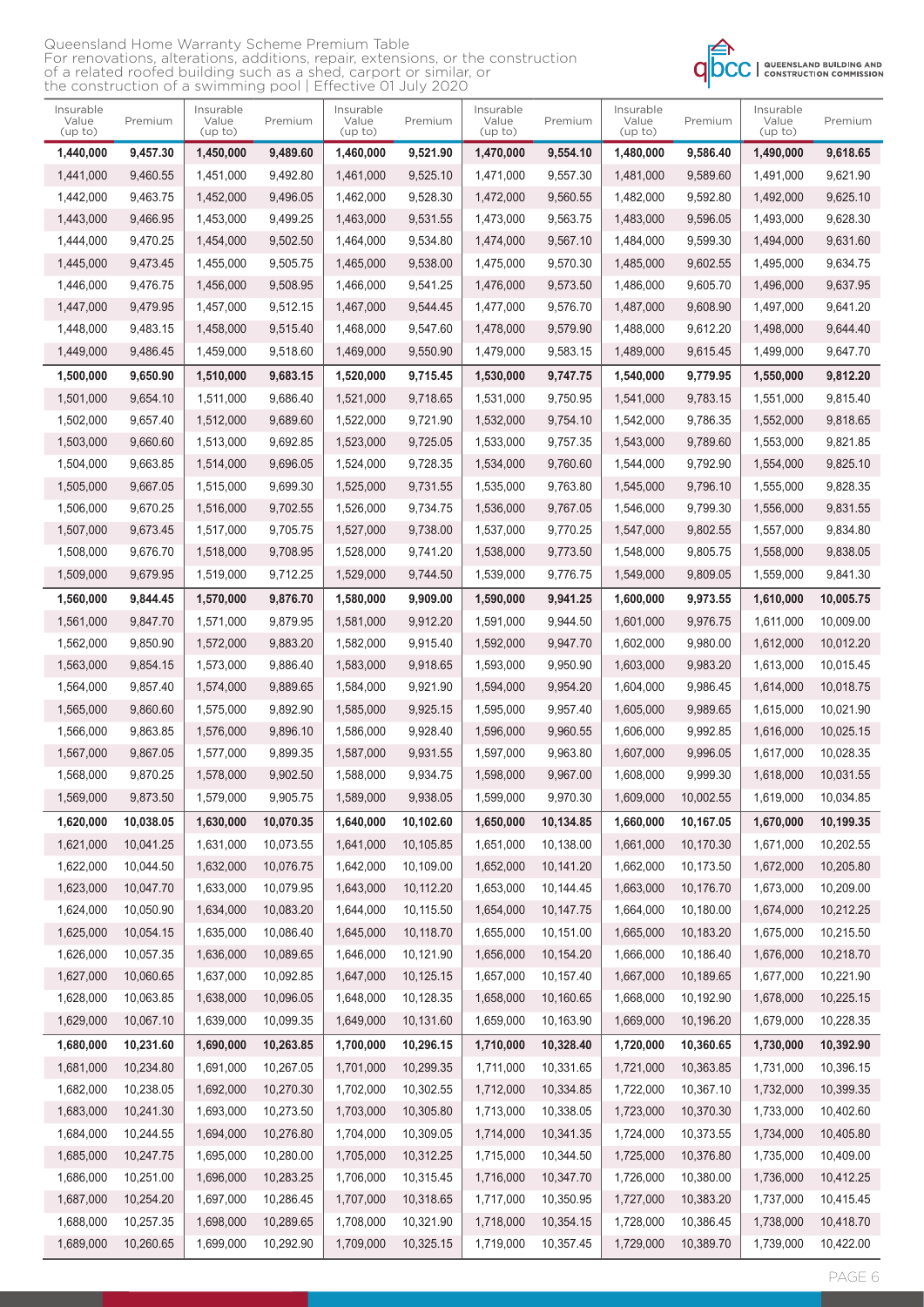| Queensland Home Warranty Scheme Premium Table                                    |
|----------------------------------------------------------------------------------|
| For renovations, alterations, additions, repair, extensions, or the construction |
| of a related roofed building such as a shed, carport or similar, or              |
| the construction of a swimming pool   Effective 01 July 2020                     |



| Insurable<br>Value<br>(up to) | Premium   | Insurable<br>Value<br>(up to) | Premium   | Insurable<br>Value<br>(up to) | Premium   | Insurable<br>Value<br>(up to) | Premium   | Insurable<br>Value<br>(up to) | Premium    | Insurable<br>Value<br>(up to) | Premium   |
|-------------------------------|-----------|-------------------------------|-----------|-------------------------------|-----------|-------------------------------|-----------|-------------------------------|------------|-------------------------------|-----------|
| 1,740,000                     | 10,425.20 | 1,750,000                     | 10,457.45 | 1,760,000                     | 10.489.70 | 1,770,000                     | 10,521.95 | 1,780,000                     | 10,554.20  | 1,790,000                     | 10,586.45 |
| 1.741.000                     | 10,428.40 | 1,751,000                     | 10.460.65 | 1,761,000                     | 10.492.90 | 1,771,000                     | 10.525.15 | 1,781,000                     | 10,557.45  | 1,791,000                     | 10,589.65 |
| 1,742,000                     | 10,431.65 | 1,752,000                     | 10,463.85 | 1,762,000                     | 10,496.10 | 1,772,000                     | 10,528.40 | 1,782,000                     | 10,560.65  | 1,792,000                     | 10,592.90 |
| 1,743,000                     | 10,434.80 | 1,753,000                     | 10,467.10 | 1,763,000                     | 10,499.30 | 1,773,000                     | 10,531.60 | 1,783,000                     | 10,563.85  | 1,793,000                     | 10,596.15 |
| 1,744,000                     | 10,438.10 | 1,754,000                     | 10,470.35 | 1,764,000                     | 10,502.60 | 1,774,000                     | 10,534.85 | 1,784,000                     | 10,567.15  | 1,794,000                     | 10,599.40 |
| 1,745,000                     | 10,441.30 | 1,755,000                     | 10,473.55 | 1,765,000                     | 10,505.85 | 1,775,000                     | 10,538.10 | 1,785,000                     | 10,570.35  | 1,795,000                     | 10,602.65 |
| 1,746,000                     | 10,444.50 | 1,756,000                     | 10,476.80 | 1,766,000                     | 10.509.05 | 1,776,000                     | 10,541.30 | 1,786,000                     | 10,573.60  | 1,796,000                     | 10,605.85 |
| 1,747,000                     | 10,447.75 | 1,757,000                     | 10,480.00 | 1,767,000                     | 10,512.30 | 1,777,000                     | 10,544.50 | 1,787,000                     | 10,576.80  | 1,797,000                     | 10,609.10 |
| 1,748,000                     | 10,450.95 | 1,758,000                     | 10,483.25 | 1,768,000                     | 10,515.50 | 1,778,000                     | 10,547.75 | 1,788,000                     | 10,579.95  | 1,798,000                     | 10,612.25 |
| 1,749,000                     | 10,454.20 | 1,759,000                     | 10,486.50 | 1,769,000                     | 10,518.75 | 1,779,000                     | 10,551.00 | 1,789,000                     | 10,583.25  | 1,799,000                     | 10,615.50 |
| 1,800,000                     | 10,618.75 | 1,810,000                     | 10,651.00 | 1,820,000                     | 10,683.25 | 1,830,000                     | 10,715.50 | 1,840,000                     | 10,747.80  | 1,850,000                     | 10,780.15 |
| 1,801,000                     | 10,621.95 | 1,811,000                     | 10.654.25 | 1,821,000                     | 10.686.50 | 1,831,000                     | 10.718.75 | 1,841,000                     | 10,751.00  | 1,851,000                     | 10,783.35 |
| 1,802,000                     | 10,625.15 | 1,812,000                     | 10,657.45 | 1,822,000                     | 10,689.75 | 1,832,000                     | 10,721.95 | 1.842.000                     | 10.754.25  | 1,852,000                     | 10,786.55 |
| 1,803,000                     | 10,628.40 | 1,813,000                     | 10,660.65 | 1,823,000                     | 10,692.95 | 1,833,000                     | 10,725.15 | 1,843,000                     | 10,757.40  | 1,853,000                     | 10,789.70 |
| 1,804,000                     | 10,631.65 | 1,814,000                     | 10,663.95 | 1,824,000                     | 10,696.20 | 1,834,000                     | 10,728.40 | 1,844,000                     | 10.760.70  | 1,854,000                     | 10,793.00 |
| 1,805,000                     | 10,634.85 | 1,815,000                     | 10,667.15 | 1,825,000                     | 10,699.40 | 1,835,000                     | 10,731.65 | 1,845,000                     | 10,763.95  | 1,855,000                     | 10,796.20 |
| 1,806,000                     | 10,638.10 | 1,816,000                     | 10,670.30 | 1,826,000                     | 10,702.60 | 1,836,000                     | 10,734.90 | 1,846,000                     | 10,767.10  | 1,856,000                     | 10,799.45 |
| 1,807,000                     | 10,641.30 | 1,817,000                     | 10,673.55 | 1,827,000                     | 10,705.80 | 1,837,000                     | 10,738.10 | 1,847,000                     | 10,770.30  | 1,857,000                     | 10,802.65 |
| 1,808,000                     | 10,644.50 | 1,818,000                     | 10,676.75 | 1,828,000                     | 10,709.05 | 1,838,000                     | 10,741.30 | 1,848,000                     | 10,773.55  | 1,858,000                     | 10,805.85 |
| 1,809,000                     | 10,647.80 | 1,819,000                     | 10,680.00 | 1,829,000                     | 10,712.30 | 1,839,000                     | 10,744.65 | 1,849,000                     | 10,776.90  | 1,859,000                     | 10,809.15 |
|                               |           |                               |           |                               |           |                               |           |                               |            |                               |           |
| 1,860,000                     | 10,812.35 | 1,870,000                     | 10,844.65 | 1,880,000                     | 10,876.85 | 1,890,000                     | 10,909.15 | 1,900,000                     | 10,941.40  | 1,910,000                     | 10,973.65 |
| 1,861,000                     | 10,815.60 | 1,871,000                     | 10,847.80 | 1,881,000                     | 10,880.10 | 1,891,000                     | 10,912.35 | 1,901,000                     | 10,944.60  | 1,911,000                     | 10,976.85 |
| 1,862,000                     | 10,818.80 | 1,872,000                     | 10,851.00 | 1,882,000                     | 10,883.30 | 1,892,000                     | 10,915.60 | 1,902,000                     | 10,947.80  | 1,912,000                     | 10,980.10 |
| 1,863,000                     | 10,822.00 | 1,873,000                     | 10,854.25 | 1,883,000                     | 10,886.50 | 1,893,000                     | 10,918.80 | 1,903,000                     | 10,951.05  | 1,913,000                     | 10,983.30 |
| 1,864,000                     | 10,825.30 | 1,874,000                     | 10,857.50 | 1,884,000                     | 10,889.80 | 1,894,000                     | 10,922.05 | 1,904,000                     | 10,954.35  | 1,914,000                     | 10,986.60 |
| 1,865,000                     | 10,828.50 | 1,875,000                     | 10,860.75 | 1,885,000                     | 10,893.00 | 1,895,000                     | 10,925.30 | 1,905,000                     | 10,957.55  | 1,915,000                     | 10,989.80 |
| 1,866,000                     | 10.831.70 | 1,876,000                     | 10,864.00 | 1,886,000                     | 10,896.20 | 1,896,000                     | 10,928.50 | 1,906,000                     | 10.960.80  | 1,916,000                     | 10,993.00 |
| 1,867,000                     | 10,834.95 | 1,877,000                     | 10,867.20 | 1,887,000                     | 10.899.45 | 1,897,000                     | 10,931.70 | 1,907,000                     | 10,964.00  | 1,917,000                     | 10,996.20 |
| 1,868,000                     | 10,838.15 | 1,878,000                     | 10,870.45 | 1,888,000                     | 10,902.65 | 1,898,000                     | 10,934.95 | 1,908,000                     | 10,967.15  | 1,918,000                     | 10,999.45 |
| 1,869,000                     | 10,841.40 | 1,879,000                     | 10,873.70 | 1,889,000                     | 10,905.90 | 1,899,000                     | 10,938.15 | 1,909,000                     | 10,970.45  | 1,919,000                     | 11,002.70 |
| 1,920,000                     | 11,005.95 | 1,930,000                     | 11,038.15 | 1,940,000                     | 11,070.45 | 1,950,000                     | 11,102.70 | 1,960,000                     | 11,135.00  | 1,970,000                     | 11,167.25 |
| 1,921,000                     | 11,009.15 | 1,931,000                     | 11,041.40 | 1,941,000                     | 11,073.65 | 1,951,000                     | 11,105.95 | 1,961,000                     | 11,138.20  | 1,971,000                     | 11,170.45 |
| 1,922,000                     | 11,012.35 | 1,932,000                     | 11,044.65 | 1,942,000                     | 11,076.90 | 1,952,000                     | 11,109.15 | 1,962,000                     | 11,141.45  | 1,972,000                     | 11,173.60 |
| 1,923,000                     | 11,015.60 | 1,933,000                     | 11,047.85 | 1,943,000                     | 11,080.10 | 1,953,000                     | 11,112.40 | 1,963,000                     | 11,144.60  | 1,973,000                     | 11,176.85 |
| 1,924,000                     | 11,018.85 | 1,934,000                     | 11,051.15 | 1,944,000                     | 11,083.30 | 1,954,000                     | 11,115.60 | 1,964,000                     | 11,147.90  | 1,974,000                     | 11,180.15 |
| 1,925,000                     | 11,022.10 | 1,935,000                     | 11,054.30 | 1,945,000                     | 11,086.60 | 1,955,000                     | 11,118.80 | 1,965,000                     | 11,151.10  | 1,975,000                     | 11,183.35 |
| 1,926,000                     | 11,025.25 | 1,936,000                     | 11,057.50 | 1,946,000                     | 11,089.80 | 1,956,000                     | 11,122.05 | 1,966,000                     | 11,154.30  | 1,976,000                     | 11,186.60 |
| 1,927,000                     | 11,028.45 | 1,937,000                     | 11,060.75 | 1,947,000                     | 11,093.00 | 1,957,000                     | 11,125.25 | 1,967,000                     | 11, 157.55 | 1,977,000                     | 11,189.80 |
| 1,928,000                     | 11,031.70 | 1,938,000                     | 11,063.95 | 1,948,000                     | 11,096.25 | 1,958,000                     | 11,128.45 | 1,968,000                     | 11,160.75  | 1,978,000                     | 11,193.05 |
| 1,929,000                     | 11,034.95 | 1,939,000                     | 11,067.25 | 1,949,000                     | 11,099.50 | 1,959,000                     | 11,131.80 | 1,969,000                     | 11,164.00  | 1,979,000                     | 11,196.30 |
| 1,980,000                     | 11,199.50 | 1,990,000                     | 11,231.75 | 2,000,000                     | 11,263.95 | 2,010,000                     | 11,296.25 | 2,020,000                     | 11,328.55  | 2,030,000                     | 11,360.80 |
| 1,981,000                     | 11,202.70 | 1,991,000                     | 11,234.95 | 2,001,000                     | 11,267.25 | 2,011,000                     | 11,299.45 | 2,021,000                     | 11,331.75  | 2,031,000                     | 11,364.05 |
| 1,982,000                     | 11,205.90 | 1,992,000                     | 11,238.20 | 2,002,000                     | 11,270.45 | 2,012,000                     | 11,302.70 | 2,022,000                     | 11,334.95  | 2,032,000                     | 11,367.25 |
| 1,983,000                     | 11,209.10 | 1,993,000                     | 11,241.40 | 2,003,000                     | 11,273.70 | 2,013,000                     | 11,305.90 | 2,023,000                     | 11,338.20  | 2,033,000                     | 11,370.45 |
| 1,984,000                     | 11,212.40 | 1,994,000                     | 11,244.65 | 2,004,000                     | 11,276.95 | 2,014,000                     | 11,309.15 | 2,024,000                     | 11,341.45  | 2,034,000                     | 11,373.75 |
| 1,985,000                     | 11,215.60 | 1,995,000                     | 11,247.90 | 2,005,000                     | 11,280.15 | 2,015,000                     | 11,312.45 | 2,025,000                     | 11,344.65  | 2,035,000                     | 11,376.95 |
| 1,986,000                     | 11,218.80 | 1,996,000                     | 11,251.10 | 2,006,000                     | 11,283.40 | 2,016,000                     | 11,315.65 | 2,026,000                     | 11,347.90  | 2,036,000                     | 11,380.10 |
| 1,987,000                     | 11,222.10 | 1,997,000                     | 11,254.30 | 2,007,000                     | 11,286.60 | 2,017,000                     | 11,318.90 | 2,027,000                     | 11,351.05  | 2,037,000                     | 11,383.35 |
| 1,988,000                     | 11,225.30 | 1,998,000                     | 11,257.55 | 2,008,000                     | 11,289.75 | 2,018,000                     | 11,322.05 | 2,028,000                     | 11,354.25  | 2,038,000                     | 11,386.55 |
| 1,989,000                     | 11,228.60 | 1,999,000                     | 11,260.75 | 2,009,000                     | 11,293.05 | 2,019,000                     | 11,325.30 | 2,029,000                     | 11,357.60  | 2,039,000                     | 11,389.80 |
|                               |           |                               |           |                               |           |                               |           |                               |            |                               |           |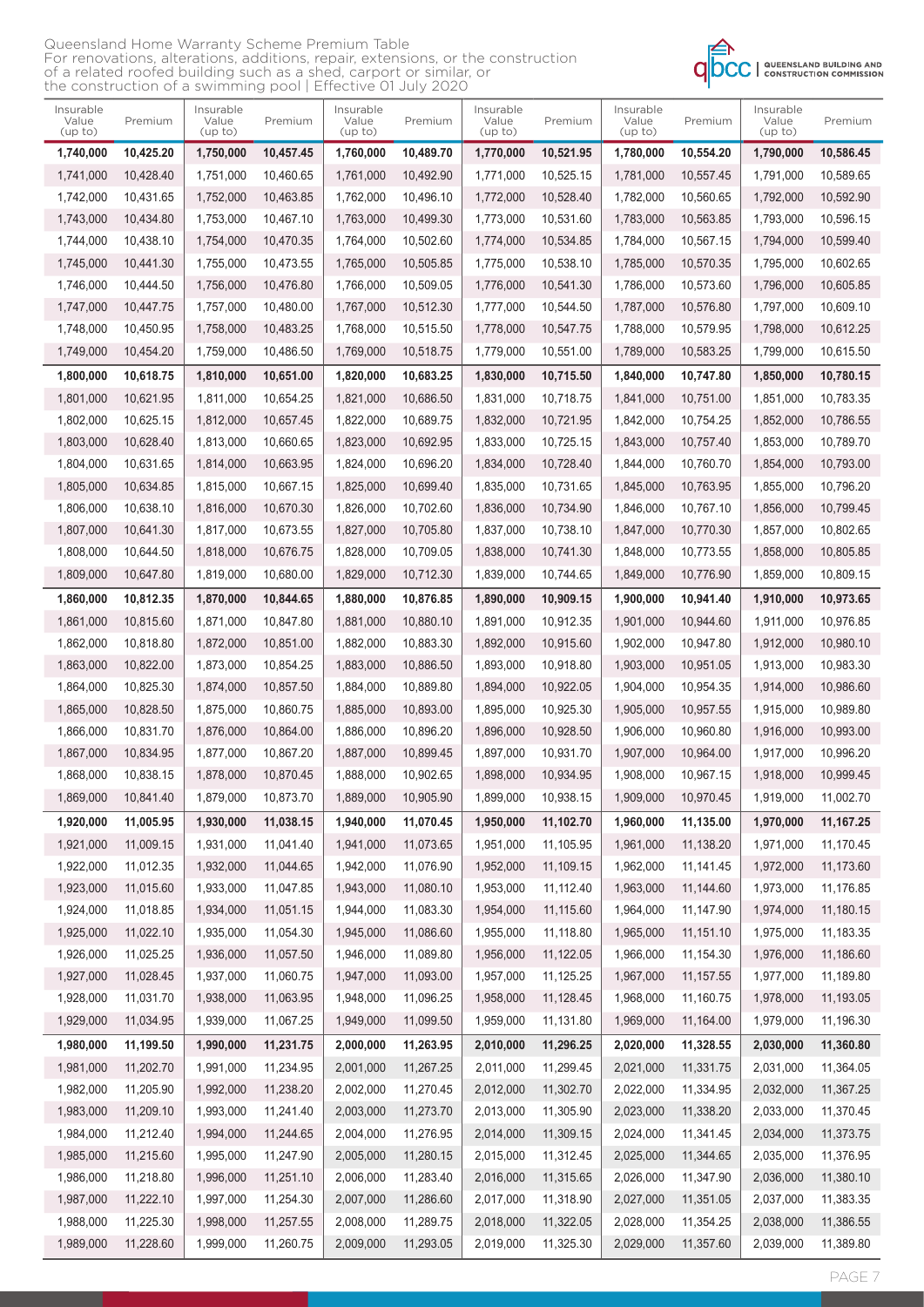| Queensland Home Warranty Scheme Premium Table                                    |
|----------------------------------------------------------------------------------|
| For renovations, alterations, additions, repair, extensions, or the construction |
| of a related roofed building such as a shed, carport or similar, or              |
| the construction of a swimming pool   Effective 01 July 2020                     |



| Insurable<br>Value<br>(up to) | Premium   | Insurable<br>Value<br>(up to) | Premium   | Insurable<br>Value<br>(up to) | Premium   | Insurable<br>Value<br>(up to) | Premium   | Insurable<br>Value<br>(up to) | Premium   | Insurable<br>Value<br>(up to) | Premium   |
|-------------------------------|-----------|-------------------------------|-----------|-------------------------------|-----------|-------------------------------|-----------|-------------------------------|-----------|-------------------------------|-----------|
| 2,040,000                     | 11,393.05 | 2,050,000                     | 11,425.30 | 2,060,000                     | 11,457.60 | 2,070,000                     | 11,489.90 | 2,080,000                     | 11,522.10 | 2,090,000                     | 11,554.40 |
| 2,041,000                     | 11,396.25 | 2,051,000                     | 11,428.55 | 2,061,000                     | 11,460.80 | 2,071,000                     | 11,493.10 | 2,081,000                     | 11,525.30 | 2,091,000                     | 11,557.55 |
| 2,042,000                     | 11,399.45 | 2,052,000                     | 11,431.75 | 2,062,000                     | 11,464.05 | 2,072,000                     | 11,496.30 | 2,082,000                     | 11,528.50 | 2,092,000                     | 11,560.75 |
| 2,043,000                     | 11,402.75 | 2,053,000                     | 11,434.95 | 2,063,000                     | 11,467.20 | 2,073,000                     | 11,499.50 | 2,083,000                     | 11,531.70 | 2,093,000                     | 11,564.00 |
| 2,044,000                     | 11,406.00 | 2,054,000                     | 11,438.20 | 2,064,000                     | 11,470.45 | 2,074,000                     | 11,502.75 | 2,084,000                     | 11,535.05 | 2,094,000                     | 11,567.25 |
| 2,045,000                     | 11,409.20 | 2,055,000                     | 11.441.40 | 2,065,000                     | 11,473.70 | 2,075,000                     | 11,505.95 | 2,085,000                     | 11,538.25 | 2,095,000                     | 11,570.50 |
| 2,046,000                     | 11,412.40 | 2,056,000                     | 11,444.65 | 2,066,000                     | 11,476.90 | 2,076,000                     | 11,509.20 | 2,086,000                     | 11,541.45 | 2,096,000                     | 11,573.70 |
| 2,047,000                     | 11,415.60 | 2,057,000                     | 11,447.90 | 2,067,000                     | 11,480.10 | 2,077,000                     | 11,512.40 | 2,087,000                     | 11,544.70 | 2,097,000                     | 11,576.90 |
| 2,048,000                     | 11,418.85 | 2,058,000                     | 11,451.10 | 2,068,000                     | 11,483.35 | 2,078,000                     | 11,515.60 | 2,088,000                     | 11,547.90 | 2,098,000                     | 11,580.20 |
| 2,049,000                     | 11,422.10 | 2,059,000                     | 11,454.40 | 2,069,000                     | 11,486.60 | 2,079,000                     | 11,518.90 | 2,089,000                     | 11,551.15 | 2,099,000                     | 11,583.45 |
| 2,100,000                     | 11,586.60 | 2,110,000                     | 11,618.85 | 2,120,000                     | 11,651.15 | 2,130,000                     | 11,683.40 | 2,140,000                     | 11,715.70 | 2,150,000                     | 11,747.90 |
| 2,101,000                     | 11,589.85 | 2,111,000                     | 11,622.05 | 2,121,000                     | 11,654.35 | 2,131,000                     | 11,686.60 | 2,141,000                     | 11,718.90 | 2,151,000                     | 11,751.15 |
| 2,102,000                     | 11,593.05 | 2,112,000                     | 11,625.35 | 2,122,000                     | 11,657.55 | 2,132,000                     | 11,689.85 | 2,142,000                     | 11,722.10 | 2,152,000                     | 11,754.35 |
| 2,103,000                     | 11,596.25 | 2,113,000                     | 11,628.55 | 2,123,000                     | 11.660.80 | 2,133,000                     | 11,693.05 | 2,143,000                     | 11,725.35 | 2,153,000                     | 11,757.55 |
| 2,104,000                     | 11,599.55 | 2,114,000                     | 11,631.80 | 2,124,000                     | 11,664.05 | 2,134,000                     | 11,696.35 | 2,144,000                     | 11,728.60 | 2,154,000                     | 11,760.90 |
| 2,105,000                     | 11,602.75 | 2,115,000                     | 11,635.05 | 2,125,000                     | 11,667.25 | 2,135,000                     | 11,699.55 | 2,145,000                     | 11,731.80 | 2,155,000                     | 11,764.05 |
| 2,106,000                     | 11,605.95 | 2,116,000                     | 11,638.25 | 2,126,000                     | 11,670.55 | 2,136,000                     | 11,702.75 | 2,146,000                     | 11,735.00 | 2,156,000                     | 11,767.25 |
| 2,107,000                     | 11,609.20 | 2,117,000                     | 11,641.45 | 2,127,000                     | 11,673.75 | 2,137,000                     | 11,705.95 | 2,147,000                     | 11,738.20 | 2,157,000                     | 11,770.50 |
| 2,108,000                     | 11,612.40 | 2,118,000                     | 11,644.65 | 2,128,000                     | 11,676.90 | 2,138,000                     | 11,709.15 | 2,148,000                     | 11,741.45 | 2,158,000                     | 11,773.70 |
| 2,109,000                     | 11,615.65 | 2,119,000                     | 11,647.90 | 2,129,000                     | 11,680.20 | 2,139,000                     | 11,712.40 | 2,149,000                     | 11,744.70 | 2,159,000                     | 11,777.00 |
| 2,160,000                     | 11,780.20 | 2,170,000                     | 11,812.45 | 2,180,000                     | 11,844.70 | 2,190,000                     | 11,877.00 | 2,200,000                     | 11,909.25 | 2,210,000                     | 11,941.50 |
| 2,161,000                     | 11,783.40 | 2,171,000                     | 11,815.70 | 2,181,000                     | 11,847.90 | 2,191,000                     | 11,880.20 | 2,201,000                     | 11,912.45 | 2,211,000                     | 11,944.70 |
| 2,162,000                     | 11,786.65 | 2,172,000                     | 11,818.90 | 2,182,000                     | 11,851.20 | 2,192,000                     | 11,883.35 | 2,202,000                     | 11,915.65 | 2,212,000                     | 11,947.95 |
| 2,163,000                     | 11,789.85 | 2,173,000                     | 11,822.10 | 2,183,000                     | 11,854.35 | 2,193,000                     | 11,886.60 | 2,203,000                     | 11,918.85 | 2,213,000                     | 11,951.15 |
| 2,164,000                     | 11,793.05 | 2,174,000                     | 11,825.35 | 2,184,000                     | 11,857.65 | 2,194,000                     | 11,889.85 | 2,204,000                     | 11,922.15 | 2,214,000                     | 11,954.40 |
| 2,165,000                     | 11,796.30 | 2,175,000                     | 11,828.55 | 2,185,000                     | 11,860.85 | 2,195,000                     | 11,893.10 | 2,205,000                     | 11,925.35 | 2,215,000                     | 11,957.65 |
| 2,166,000                     | 11,799.50 | 2,176,000                     | 11,831.80 | 2,186,000                     | 11,864.05 | 2,196,000                     | 11,896.35 | 2,206,000                     | 11,928.55 | 2,216,000                     | 11,960.85 |
| 2,167,000                     | 11,802.70 | 2,177,000                     | 11,835.00 | 2,187,000                     | 11,867.30 | 2,197,000                     | 11,899.55 | 2,207,000                     | 11,931.80 | 2,217,000                     | 11,964.05 |
| 2,168,000                     | 11,806.00 | 2,178,000                     | 11,838.20 | 2,188,000                     | 11,870.50 | 2,198,000                     | 11,902.80 | 2,208,000                     | 11,935.00 | 2,218,000                     | 11,967.30 |
| 2,169,000                     | 11,809.25 | 2,179,000                     | 11,841.50 | 2,189,000                     | 11,873.75 | 2,199,000                     | 11,906.05 | 2,209,000                     | 11,938.30 | 2,219,000                     | 11,970.50 |
| 2,220,000                     | 11,973.70 | 2,230,000                     | 12,006.00 | 2,240,000                     | 12,038.30 | 2,250,000                     | 12,070.50 | 2,260,000                     | 12,102.80 | 2,270,000                     | 12,135.05 |
| 2,221,000                     | 11,976.95 | 2,231,000                     | 12,009.20 | 2,241,000                     | 12,041.50 | 2,251,000                     | 12,073.80 | 2,261,000                     | 12,106.00 | 2,271,000                     | 12,138.30 |
| 2,222,000                     | 11,980.15 | 2,232,000                     | 12,012.45 | 2,242,000                     | 12,044.70 | 2,252,000                     | 12,077.00 | 2,262,000                     | 12,109.20 | 2,272,000                     | 12,141.50 |
| 2,223,000                     | 11,983.35 | 2,233,000                     | 12,015.65 | 2,243,000                     | 12,047.95 | 2,253,000                     | 12,080.20 | 2,263,000                     | 12,112.45 | 2,273,000                     | 12,144.70 |
| 2,224,000                     | 11,986.70 | 2,234,000                     | 12,018.90 | 2,244,000                     | 12,051.20 | 2,254,000                     | 12,083.50 | 2,264,000                     | 12,115.70 | 2,274,000                     | 12,147.95 |
| 2,225,000                     | 11,989.90 | 2,235,000                     | 12,022.15 | 2,245,000                     | 12,054.40 | 2,255,000                     | 12,086.70 | 2,265,000                     | 12,118.95 | 2,275,000                     | 12,151.15 |
| 2,226,000                     | 11,993.15 | 2,236,000                     | 12,025.35 | 2,246,000                     | 12,057.65 | 2,256,000                     | 12,089.85 | 2,266,000                     | 12,122.15 | 2,276,000                     | 12,154.35 |
| 2,227,000                     | 11,996.35 | 2,237,000                     | 12,028.65 | 2,247,000                     | 12,060.80 | 2,257,000                     | 12,093.10 | 2,267,000                     | 12,125.35 | 2,277,000                     | 12,157.60 |
| 2,228,000                     | 11,999.50 | 2,238,000                     | 12,031.80 | 2,248,000                     | 12,064.00 | 2,258,000                     | 12,096.30 | 2,268,000                     | 12,128.60 | 2,278,000                     | 12,160.80 |
| 2,229,000                     | 12,002.80 | 2,239,000                     | 12,035.05 | 2,249,000                     | 12,067.30 | 2,259,000                     | 12,099.55 | 2,269,000                     | 12,131.85 | 2,279,000                     | 12,164.15 |
| 2,280,000                     | 12,167.35 | 2,290,000                     | 12,199.60 | 2,300,000                     | 12,231.85 | 2,310,000                     | 12,264.15 | 2,320,000                     | 12,296.35 | 2,330,000                     | 12,328.60 |
| 2,281,000                     | 12,170.55 | 2,291,000                     | 12,202.80 | 2,301,000                     | 12,235.05 | 2,311,000                     | 12,267.30 | 2,321,000                     | 12,299.60 | 2,331,000                     | 12,331.80 |
| 2,282,000                     | 12,173.80 | 2,292,000                     | 12,205.95 | 2,302,000                     | 12,238.25 | 2,312,000                     | 12,270.50 | 2,322,000                     | 12,302.80 | 2,332,000                     | 12,335.05 |
| 2,283,000                     | 12,176.95 | 2,293,000                     | 12,209.25 | 2,303,000                     | 12,241.45 | 2,313,000                     | 12,273.75 | 2,323,000                     | 12,306.00 | 2,333,000                     | 12,338.25 |
| 2,284,000                     | 12,180.20 | 2,294,000                     | 12,212.50 | 2,304,000                     | 12,244.75 | 2,314,000                     | 12,277.00 | 2,324,000                     | 12,309.30 | 2,334,000                     | 12,341.55 |
| 2,285,000                     | 12,183.45 | 2,295,000                     | 12,215.70 | 2,305,000                     | 12,247.95 | 2,315,000                     | 12,280.25 | 2,325,000                     | 12,312.50 | 2,335,000                     | 12,344.80 |
| 2,286,000                     | 12,186.65 | 2,296,000                     | 12,218.95 | 2,306,000                     | 12,251.15 | 2,316,000                     | 12,283.45 | 2,326,000                     | 12,315.70 | 2,336,000                     | 12,348.00 |
| 2,287,000                     | 12,189.85 | 2,297,000                     | 12,222.15 | 2,307,000                     | 12,254.45 | 2,317,000                     | 12,286.65 | 2,327,000                     | 12,318.95 | 2,337,000                     | 12,351.20 |
| 2,288,000                     | 12,193.10 | 2,298,000                     | 12,225.35 | 2,308,000                     | 12,257.65 | 2,318,000                     | 12,289.90 | 2,328,000                     | 12,322.15 | 2,338,000                     | 12,354.40 |
| 2,289,000                     | 12,196.35 | 2,299,000                     | 12,228.65 | 2,309,000                     | 12,260.90 | 2,319,000                     | 12,293.15 | 2,329,000                     | 12,325.40 | 2,339,000                     | 12,357.65 |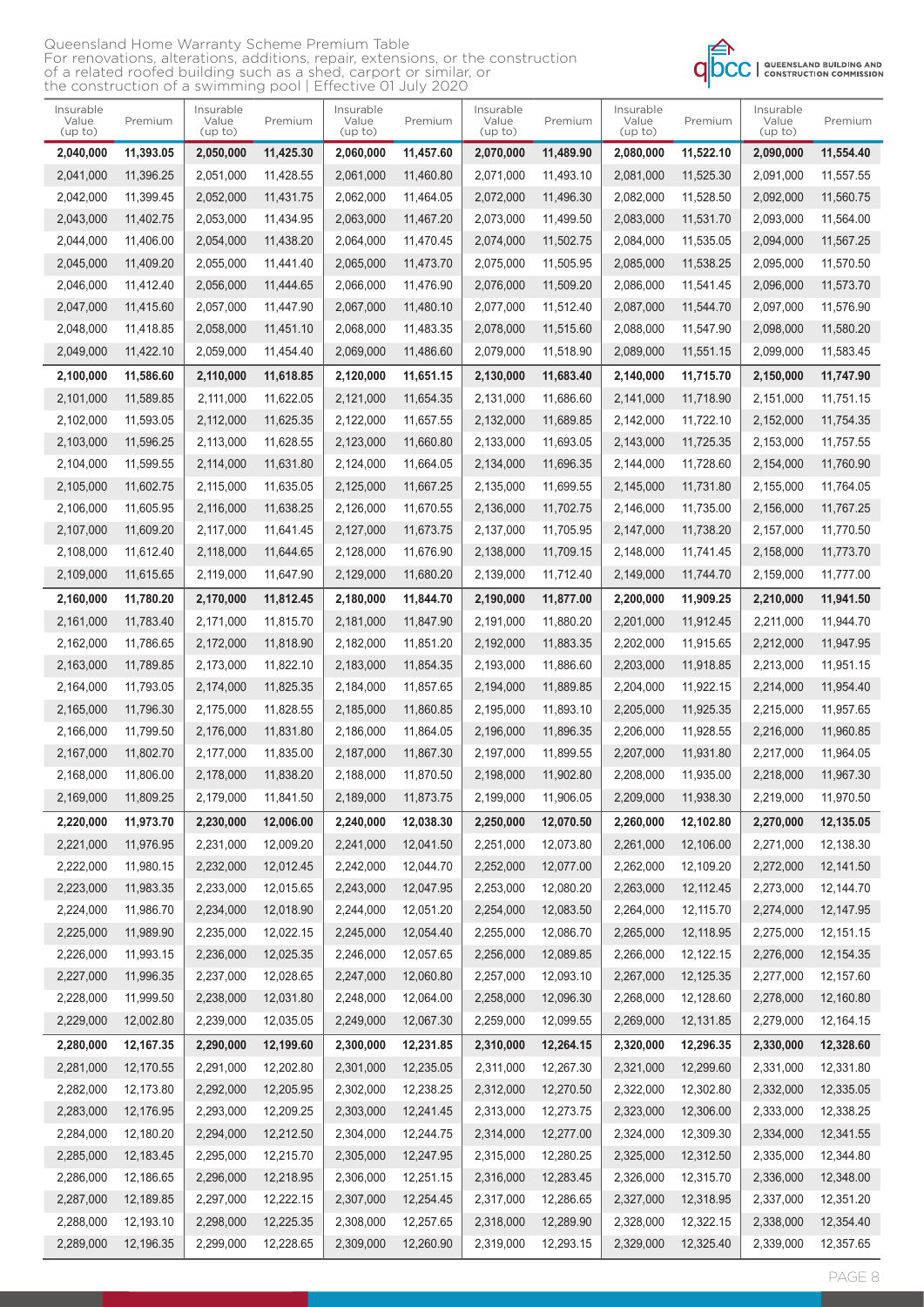| Queensland Home Warranty Scheme Premium Table                                    |
|----------------------------------------------------------------------------------|
| For renovations, alterations, additions, repair, extensions, or the construction |
| of a related roofed building such as a shed, carport or similar, or              |
| the construction of a swimming pool   Effective 01 July 2020                     |



| Insurable<br>Value<br>(up to) | Premium   | Insurable<br>Value<br>(up to) | Premium     | Insurable<br>Value<br>(up to) | Premium   | Insurable<br>Value<br>(up to) | Premium   | Insurable<br>Value<br>(up to) | Premium   | Insurable<br>Value<br>(up to) | Premium   |
|-------------------------------|-----------|-------------------------------|-------------|-------------------------------|-----------|-------------------------------|-----------|-------------------------------|-----------|-------------------------------|-----------|
| 2,340,000                     | 12,360.85 | 2,350,000                     | 12,393.20   | 2,360,000                     | 12,425.45 | 2,370,000                     | 12,457.70 | 2,380,000                     | 12,490.00 | 2,390,000                     | 12,522.25 |
| 2,341,000                     | 12,364.10 | 2,351,000                     | 12,396.40   | 2,361,000                     | 12,428.65 | 2,371,000                     | 12,460.95 | 2,381,000                     | 12,493.20 | 2,391,000                     | 12,525.50 |
| 2,342,000                     | 12,367.30 | 2,352,000                     | 12,399.65   | 2,362,000                     | 12,431.90 | 2,372,000                     | 12.464.15 | 2,382,000                     | 12,496.45 | 2,392,000                     | 12,528.70 |
| 2,343,000                     | 12,370.55 | 2,353,000                     | 12,402.80   | 2,363,000                     | 12,435.15 | 2,373,000                     | 12,467.35 | 2,383,000                     | 12,499.65 | 2,393,000                     | 12,531.90 |
| 2,344,000                     | 12,373.85 | 2,354,000                     | 12,406.15   | 2,364,000                     | 12,438.40 | 2,374,000                     | 12,470.65 | 2,384,000                     | 12,502.85 | 2,394,000                     | 12,535.15 |
| 2,345,000                     | 12,377.05 | 2,355,000                     | 12,409.35   | 2,365,000                     | 12.441.65 | 2,375,000                     | 12,473.80 | 2,385,000                     | 12,506.10 | 2,395,000                     | 12,538.35 |
| 2.346.000                     | 12,380.30 | 2,356,000                     | 12,412.55   | 2,366,000                     | 12.444.80 | 2,376,000                     | 12,477.05 | 2.386.000                     | 12,509.30 | 2,396,000                     | 12,541.60 |
| 2,347,000                     | 12,383.40 | 2,357,000                     | 12,415.75   | 2,367,000                     | 12,448.00 | 2,377,000                     | 12,480.30 | 2,387,000                     | 12,512.50 | 2,397,000                     | 12,544.80 |
| 2,348,000                     | 12,386.60 | 2,358,000                     | 12,418.95   | 2,368,000                     | 12,451.25 | 2,378,000                     | 12,483.50 | 2,388,000                     | 12,515.75 | 2,398,000                     | 12,548.00 |
| 2,349,000                     | 12,390.00 | 2,359,000                     | 12,422.20   | 2,369,000                     | 12,454.50 | 2,379,000                     | 12,486.80 | 2,389,000                     | 12,519.05 | 2,399,000                     | 12,551.30 |
| 2,400,000                     | 12,554.50 | 2,410,000                     | 12,586.80   | 2,420,000                     | 12,619.05 | 2,430,000                     | 12,651.25 | 2,440,000                     | 12,683.50 | 2,450,000                     | 12,715.80 |
| 2,401,000                     | 12,557.70 | 2,411,000                     | 12,590.00   | 2,421,000                     | 12,622.25 | 2,431,000                     | 12,654.50 | 2,441,000                     | 12,686.75 | 2,451,000                     | 12,719.00 |
| 2,402,000                     | 12,560.90 | 2,412,000                     | 12,593.15   | 2,422,000                     | 12.625.45 | 2,432,000                     | 12,657.75 | 2,442,000                     | 12,689.95 | 2,452,000                     | 12,722.25 |
| 2,403,000                     | 12.564.10 | 2,413,000                     | 12,596.40   | 2,423,000                     | 12,628.65 | 2,433,000                     | 12,660.95 | 2,443,000                     | 12,693.15 | 2,453,000                     | 12,725.45 |
| 2.404.000                     | 12,567.45 | 2,414,000                     | 12,599.65   | 2,424,000                     | 12.631.95 | 2,434,000                     | 12,664.20 | 2,444,000                     | 12,696.45 | 2,454,000                     | 12,728.70 |
| 2,405,000                     | 12,570.65 | 2,415,000                     | 12,602.85   | 2,425,000                     | 12,635.15 | 2,435,000                     | 12,667.45 | 2,445,000                     | 12,699.70 | 2,455,000                     | 12,731.95 |
| 2,406,000                     | 12,573.85 | 2,416,000                     | 12.606.10   | 2,426,000                     | 12,638.35 | 2,436,000                     | 12,670.65 | 2,446,000                     | 12,702.95 | 2,456,000                     | 12,735.15 |
| 2,407,000                     | 12,577.10 | 2,417,000                     | 12,609.35   | 2,427,000                     | 12.641.60 | 2,437,000                     | 12,673.85 | 2,447,000                     | 12,706.15 | 2,457,000                     | 12,738.30 |
| 2,408,000                     | 12,580.30 | 2,418,000                     | 12,612.60   | 2,428,000                     | 12,644.80 | 2,438,000                     | 12,677.10 | 2,448,000                     | 12,709.30 | 2,458,000                     | 12,741.55 |
| 2,409,000                     | 12,583.55 | 2,419,000                     | 12,615.85   | 2,429,000                     | 12,648.05 | 2,439,000                     | 12,680.30 | 2,449,000                     | 12,712.60 | 2,459,000                     | 12,744.85 |
| 2,460,000                     | 12,748.10 | 2,470,000                     | 12,780.30   | 2,480,000                     | 12,812.60 | 2,490,000                     | 12,844.85 | 2,500,000                     | 12,877.10 | 2,510,000                     | 12,909.40 |
| 2,461,000                     | 12,751.30 | 2,471,000                     | 12,783.55   | 2,481,000                     | 12,815.80 | 2,491,000                     | 12,848.10 | 2,501,000                     | 12,880.35 | 2,511,000                     | 12,912.60 |
| 2,462,000                     | 12,754.50 | 2,472,000                     | 12,786.75   | 2,482,000                     | 12,819.00 | 2,492,000                     | 12,851.30 | 2,502,000                     | 12,883.60 | 2,512,000                     | 12,915.75 |
| 2,463,000                     | 12,757.75 | 2,473,000                     | 12,790.00   | 2,483,000                     | 12,822.25 | 2,493,000                     | 12,854.50 | 2,503,000                     | 12,886.75 | 2,513,000                     | 12,919.00 |
| 2,464,000                     | 12,761.00 | 2,474,000                     | 12,793.30   | 2,484,000                     | 12,825.50 | 2,494,000                     | 12,857.75 | 2,504,000                     | 12,890.00 | 2,514,000                     | 12,922.30 |
| 2,465,000                     | 12,764.20 | 2,475,000                     | 12,796.50   | 2,485,000                     | 12.828.70 | 2,495,000                     | 12,860.95 | 2,505,000                     | 12,893.25 | 2,515,000                     | 12,925.50 |
| 2,466,000                     | 12,767.45 | 2,476,000                     | 12,799.65   | 2,486,000                     | 12.831.90 | 2,496,000                     | 12,864.20 | 2,506,000                     | 12,896.45 | 2,516,000                     | 12,928.75 |
| 2,467,000                     | 12,770.60 | 2,477,000                     | 12,802.90   | 2.487.000                     | 12,835.15 | 2,497,000                     | 12,867.40 | 2,507,000                     | 12,899.65 | 2,517,000                     | 12,931.95 |
| 2,468,000                     | 12,773.80 | 2,478,000                     | 12,806.10   | 2,488,000                     | 12,838.40 | 2,498,000                     | 12,870.60 | 2,508,000                     | 12,902.90 | 2,518,000                     | 12,935.15 |
| 2,469,000                     | 12,777.10 | 2,479,000                     | 12,809.35   | 2,489,000                     | 12,841.65 | 2,499,000                     | 12,873.90 | 2,509,000                     | 12,906.15 | 2,519,000                     | 12,938.45 |
| 2,520,000                     | 12,941.65 | 2,530,000                     | 12,973.95   | 2,540,000                     | 13,006.10 | 2,550,000                     | 13,038.40 | 2,560,000                     | 13,070.70 | 2,570,000                     | 13,102.95 |
| 2,521,000                     | 12,944.85 | 2,531,000                     | 12,977.10   | 2,541,000                     | 13,009.35 | 2,551,000                     | 13,041.60 | 2,561,000                     | 13,073.90 | 2,571,000                     | 13,106.15 |
| 2,522,000                     | 12,948.05 | 2,532,000                     | 12,980.30   | 2,542,000                     | 13,012.60 | 2,552,000                     | 13,044.85 | 2,562,000                     | 13,077.10 | 2,572,000                     | 13,109.40 |
| 2,523,000                     | 12,951.25 | 2,533,000                     | 12,983.55   | 2,543,000                     | 13,015.80 | 2,553,000                     | 13,048.05 | 2,563,000                     | 13,080.35 | 2,573,000                     | 13,112.60 |
| 2,524,000                     | 12,954.55 | 2,534,000                     | 12,986.80   | 2,544,000                     | 13,019.10 | 2,554,000                     | 13,051.30 | 2,564,000                     | 13,083.60 | 2,574,000                     | 13,115.90 |
| 2,525,000                     | 12,957.75 | 2,535,000                     | 12,990.05   | 2,545,000                     | 13,022.30 | 2,555,000                     | 13,054.55 | 2,565,000                     | 13,086.80 | 2,575,000                     | 13,119.10 |
| 2,526,000                     | 12,960.95 | 2,536,000                     | 12,993.25   | 2,546,000                     | 13,025.50 | 2,556,000                     | 13,057.80 | 2,566,000                     | 13,090.05 | 2,576,000                     | 13,122.30 |
| 2,527,000                     | 12,964.20 | 2,537,000                     | 12,996.45   | 2,547,000                     | 13,028.75 | 2,557,000                     | 13,061.00 | 2,567,000                     | 13,093.20 | 2,577,000                     | 13,125.50 |
| 2,528,000                     | 12,967.40 | 2,538,000                     | 12,999.70   | 2,548,000                     | 13,031.95 | 2,558,000                     | 13,064.20 | 2,568,000                     | 13,096.40 | 2,578,000                     | 13,128.70 |
| 2,529,000                     | 12,970.70 | 2,539,000                     | 13,002.95   | 2,549,000                     | 13,035.20 | 2,559,000                     | 13,067.45 | 2,569,000                     | 13,099.70 | 2,579,000                     | 13,131.95 |
| 2,580,000                     | 13,135.20 | 2,590,000                     | 13, 167. 45 | 2,600,000                     | 13,199.75 | 2,610,000                     | 13,231.95 | 2,620,000                     | 13,264.25 | 2,630,000                     | 13,296.55 |
| 2,581,000                     | 13,138.40 | 2,591,000                     | 13,170.70   | 2,601,000                     | 13,202.95 | 2,611,000                     | 13,235.20 | 2,621,000                     | 13,267.45 | 2,631,000                     | 13,299.75 |
| 2,582,000                     | 13,141.60 | 2,592,000                     | 13,173.90   | 2,602,000                     | 13,206.20 | 2,612,000                     | 13,238.45 | 2,622,000                     | 13,270.65 | 2,632,000                     | 13,302.90 |
| 2,583,000                     | 13,144.85 | 2,593,000                     | 13,177.10   | 2,603,000                     | 13,209.40 | 2,613,000                     | 13,241.65 | 2,623,000                     | 13,273.85 | 2,633,000                     | 13,306.15 |
| 2,584,000                     | 13,148.15 | 2,594,000                     | 13,180.40   | 2,604,000                     | 13,212.60 | 2,614,000                     | 13,244.90 | 2,624,000                     | 13,277.10 | 2,634,000                     | 13,309.40 |
| 2,585,000                     | 13,151.35 | 2,595,000                     | 13,183.55   | 2,605,000                     | 13,215.85 | 2,615,000                     | 13,248.10 | 2,625,000                     | 13,280.35 | 2,635,000                     | 13,312.60 |
| 2,586,000                     | 13,154.55 | 2,596,000                     | 13,186.75   | 2,606,000                     | 13,219.05 | 2,616,000                     | 13,251.35 | 2,626,000                     | 13,283.60 | 2,636,000                     | 13,315.85 |
| 2,587,000                     | 13,157.75 | 2,597,000                     | 13,190.00   | 2,607,000                     | 13,222.25 | 2,617,000                     | 13,254.55 | 2,627,000                     | 13,286.85 | 2,637,000                     | 13,319.05 |
| 2,588,000                     | 13,161.00 | 2,598,000                     | 13,193.25   | 2,608,000                     | 13,225.50 | 2,618,000                     | 13,257.75 | 2,628,000                     | 13,290.05 | 2,638,000                     | 13,322.25 |
| 2,589,000                     | 13,164.25 | 2,599,000                     | 13,196.55   | 2,609,000                     | 13,228.75 | 2,619,000                     | 13,261.05 | 2,629,000                     | 13,293.30 | 2,639,000                     | 13,325.60 |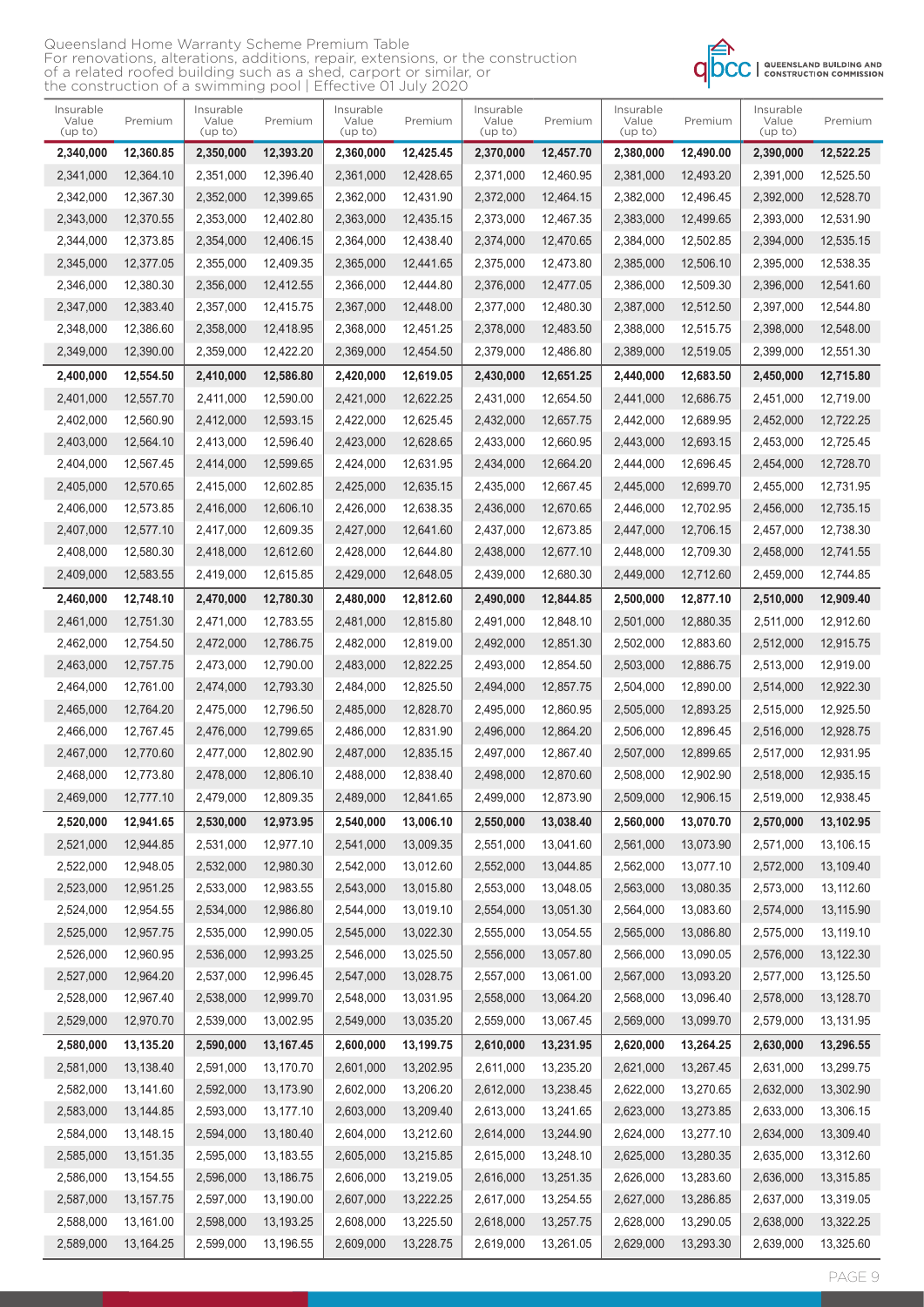| Queensland Home Warranty Scheme Premium Table                                    |
|----------------------------------------------------------------------------------|
| For renovations, alterations, additions, repair, extensions, or the construction |
| of a related roofed building such as a shed, carport or similar, or              |
| the construction of a swimming pool   Effective 01 July 2020                     |



| Insurable<br>Value<br>(up to) | Premium     | Insurable<br>Value<br>(up to) | Premium     | Insurable<br>Value<br>(up to) | Premium   | Insurable<br>Value<br>(up to) | Premium   | Insurable<br>Value<br>(up to) | Premium   | Insurable<br>Value<br>(up to) | Premium   |
|-------------------------------|-------------|-------------------------------|-------------|-------------------------------|-----------|-------------------------------|-----------|-------------------------------|-----------|-------------------------------|-----------|
| 2,640,000                     | 13,328.80   | 2,650,000                     | 13,361.00   | 2,660,000                     | 13,393.25 | 2,670,000                     | 13,425.55 | 2,680,000                     | 13,457.80 | 2,690,000                     | 13,490.05 |
| 2,641,000                     | 13,332.00   | 2,651,000                     | 13.364.20   | 2,661,000                     | 13,396.50 | 2,671,000                     | 13,428.75 | 2,681,000                     | 13,461.05 | 2.691.000                     | 13,493.30 |
| 2,642,000                     | 13,335.20   | 2,652,000                     | 13,367.40   | 2,662,000                     | 13,399.70 | 2,672,000                     | 13,432.00 | 2,682,000                     | 13,464.25 | 2,692,000                     | 13,496.50 |
| 2,643,000                     | 13,338.40   | 2,653,000                     | 13,370.65   | 2,663,000                     | 13,402.90 | 2,673,000                     | 13,435.20 | 2,683,000                     | 13,467.50 | 2,693,000                     | 13,499.70 |
| 2,644,000                     | 13,341.70   | 2,654,000                     | 13,373.95   | 2,664,000                     | 13,406.20 | 2,674,000                     | 13,438.45 | 2,684,000                     | 13,470.75 | 2,694,000                     | 13,503.00 |
| 2,645,000                     | 13,344.90   | 2,655,000                     | 13,377.20   | 2,665,000                     | 13,409.40 | 2,675,000                     | 13.441.70 | 2,685,000                     | 13,473.95 | 2,695,000                     | 13.506.25 |
| 2,646,000                     | 13,348.10   | 2,656,000                     | 13,380.40   | 2,666,000                     | 13,412.65 | 2,676,000                     | 13,444.90 | 2,686,000                     | 13,477.20 | 2,696,000                     | 13,509.40 |
| 2,647,000                     | 13,351.35   | 2,657,000                     | 13,383.60   | 2,667,000                     | 13,415.90 | 2,677,000                     | 13,448.05 | 2,687,000                     | 13,480.35 | 2,697,000                     | 13,512.65 |
| 2,648,000                     | 13,354.55   | 2,658,000                     | 13,386.85   | 2,668,000                     | 13,419.05 | 2,678,000                     | 13,451.30 | 2,688,000                     | 13,483.55 | 2,698,000                     | 13,515.85 |
| 2,649,000                     | 13,357.80   | 2,659,000                     | 13,390.05   | 2,669,000                     | 13,422.35 | 2,679,000                     | 13,454.55 | 2,689,000                     | 13,486.85 | 2,699,000                     | 13,519.10 |
| 2,700,000                     | 13,522.35   | 2,710,000                     | 13,554.60   | 2,720,000                     | 13,586.85 | 2,730,000                     | 13,619.15 | 2,740,000                     | 13,651.40 | 2,750,000                     | 13,683.65 |
| 2,701,000                     | 13,525.55   | 2,711,000                     | 13,557.85   | 2,721,000                     | 13,590.05 | 2,731,000                     | 13.622.35 | 2.741.000                     | 13,654.55 | 2,751,000                     | 13,686.85 |
| 2,702,000                     | 13,528.75   | 2,712,000                     | 13,561.05   | 2,722,000                     | 13,593.30 | 2,732,000                     | 13,625.50 | 2,742,000                     | 13,657.80 | 2,752,000                     | 13,690.05 |
| 2,703,000                     | 13,532.00   | 2,713,000                     | 13,564.25   | 2,723,000                     | 13,596.50 | 2,733,000                     | 13,628.75 | 2,743,000                     | 13,661.00 | 2,753,000                     | 13,693.30 |
| 2,704,000                     | 13,535.25   | 2,714,000                     | 13,567.50   | 2,724,000                     | 13,599.75 | 2,734,000                     | 13,632.00 | 2,744,000                     | 13,664.30 | 2,754,000                     | 13,696.55 |
| 2,705,000                     | 13,538.45   | 2,715,000                     | 13,570.70   | 2,725,000                     | 13,603.00 | 2,735,000                     | 13,635.20 | 2,745,000                     | 13,667.50 | 2,755,000                     | 13,699.80 |
| 2,706,000                     | 13,541.65   | 2,716,000                     | 13,573.90   | 2,726,000                     | 13,606.20 | 2,736,000                     | 13,638.45 | 2,746,000                     | 13,670.70 | 2,756,000                     | 13,703.00 |
| 2,707,000                     | 13,544.85   | 2,717,000                     | 13,577.15   | 2,727,000                     | 13.609.40 | 2,737,000                     | 13,641.70 | 2,747,000                     | 13,673.95 | 2,757,000                     | 13.706.20 |
| 2,708,000                     | 13,548.10   | 2,718,000                     | 13,580.35   | 2,728,000                     | 13,612.65 | 2,738,000                     | 13,644.90 | 2,748,000                     | 13,677.15 | 2,758,000                     | 13,709.45 |
| 2,709,000                     | 13,551.40   | 2,719,000                     | 13,583.65   | 2,729,000                     | 13,615.90 | 2,739,000                     | 13,648.20 | 2,749,000                     | 13,680.40 | 2,759,000                     | 13,712.70 |
| 2,760,000                     | 13,715.85   | 2,770,000                     | 13,748.15   | 2,780,000                     | 13,780.40 | 2,790,000                     | 13,812.65 | 2,800,000                     | 13,844.95 | 2,810,000                     | 13,877.20 |
| 2,761,000                     | 13,719.10   | 2,771,000                     | 13,751.35   | 2,781,000                     | 13,783.65 | 2,791,000                     | 13,815.85 | 2,801,000                     | 13,848.15 | 2,811,000                     | 13,880.45 |
| 2,762,000                     | 13,722.30   | 2,772,000                     | 13,754.60   | 2,782,000                     | 13,786.85 | 2,792,000                     | 13,819.15 | 2,802,000                     | 13,851.35 | 2,812,000                     | 13,883.65 |
| 2,763,000                     | 13,725.50   | 2,773,000                     | 13,757.80   | 2,783,000                     | 13,790.10 | 2,793,000                     | 13,822.35 | 2,803,000                     | 13,854.60 | 2,813,000                     | 13,886.85 |
| 2,764,000                     | 13,728.85   | 2,774,000                     | 13,761.05   | 2,784,000                     | 13,793.35 | 2,794,000                     | 13,825.65 | 2,804,000                     | 13,857.85 | 2,814,000                     | 13,890.15 |
| 2,765,000                     | 13,732.05   | 2,775,000                     | 13.764.30   | 2,785,000                     | 13,796.55 | 2,795,000                     | 13,828.85 | 2,805,000                     | 13,861.05 | 2,815,000                     | 13,893.30 |
| 2,766,000                     | 13,735.25   | 2,776,000                     | 13,767.50   | 2,786,000                     | 13,799.80 | 2,796,000                     | 13,832.00 | 2,806,000                     | 13.864.30 | 2,816,000                     | 13,896.50 |
| 2,767,000                     | 13,738.50   | 2,777,000                     | 13,770.70   | 2,787,000                     | 13,802.95 | 2,797,000                     | 13,835.25 | 2,807,000                     | 13,867.50 | 2,817,000                     | 13,899.75 |
| 2,768,000                     | 13,741.70   | 2,778,000                     | 13,773.90   | 2,788,000                     | 13,806.15 | 2,798,000                     | 13,838.45 | 2,808,000                     | 13,870.75 | 2,818,000                     | 13,902.95 |
| 2,769,000                     | 13,744.95   | 2,779,000                     | 13,777.20   | 2,789,000                     | 13,809.45 | 2,799,000                     | 13,841.70 | 2,809,000                     | 13,874.00 | 2,819,000                     | 13,906.20 |
| 2,820,000                     | 13,909.50   | 2,830,000                     | 13,941.70   | 2,840,000                     | 13,974.00 | 2,850,000                     | 14,006.35 | 2,860,000                     | 14,038.55 | 2,870,000                     | 14,070.80 |
| 2,821,000                     | 13,912.70   | 2,831,000                     | 13,944.95   | 2,841,000                     | 13,977.20 | 2,851,000                     | 14,009.55 | 2,861,000                     | 14,041.80 | 2,871,000                     | 14,074.00 |
| 2,822,000                     | 13,915.95   | 2,832,000                     | 13,948.15   | 2,842,000                     | 13,980.40 | 2,852,000                     | 14,012.70 | 2,862,000                     | 14,045.00 | 2,872,000                     | 14,077.25 |
| 2,823,000                     | 13,919.15   | 2,833,000                     | 13,951.30   | 2,843,000                     | 13,983.60 | 2,853,000                     | 14,015.90 | 2,863,000                     | 14,048.20 | 2,873,000                     | 14,080.45 |
| 2,824,000                     | 13,922.35   | 2,834,000                     | 13,954.65   | 2,844,000                     | 13,986.90 | 2,854,000                     | 14,019.20 | 2,864,000                     | 14,051.50 | 2,874,000                     | 14,083.70 |
| 2,825,000                     | 13,925.60   | 2,835,000                     | 13,957.85   | 2,845,000                     | 13,990.15 | 2,855,000                     | 14,022.40 | 2,865,000                     | 14,054.70 | 2,875,000                     | 14,087.00 |
| 2,826,000                     | 13,928.80   | 2,836,000                     | 13,961.10   | 2,846,000                     | 13,993.30 | 2,856,000                     | 14,025.65 | 2,866,000                     | 14,057.90 | 2,876,000                     | 14,090.20 |
| 2,827,000                     | 13,932.00   | 2,837,000                     | 13,964.30   | 2,847,000                     | 13,996.50 | 2,857,000                     | 14,028.85 | 2,867,000                     | 14,061.15 | 2,877,000                     | 14,093.40 |
| 2,828,000                     | 13,935.25   | 2,838,000                     | 13,967.50   | 2,848,000                     | 13,999.80 | 2,858,000                     | 14,032.05 | 2,868,000                     | 14,064.35 | 2,878,000                     | 14,096.65 |
| 2,829,000                     | 13,938.50   | 2,839,000                     | 13,970.80   | 2,849,000                     | 14,003.10 | 2,859,000                     | 14,035.35 | 2,869,000                     | 14,067.60 | 2,879,000                     | 14,099.85 |
| 2,880,000                     | 14,103.05   | 2,890,000                     | 14,135.35   | 2,900,000                     | 14,167.60 | 2,910,000                     | 14,199.85 | 2,920,000                     | 14,232.15 | 2,930,000                     | 14,264.35 |
| 2,881,000                     | 14,106.30   | 2,891,000                     | 14,138.55   | 2,901,000                     | 14,170.80 | 2,911,000                     | 14,203.10 | 2,921,000                     | 14,235.35 | 2,931,000                     | 14,267.65 |
| 2,882,000                     | 14,109.50   | 2,892,000                     | 14, 141.80  | 2,902,000                     | 14,174.00 | 2,912,000                     | 14,206.30 | 2,922,000                     | 14,238.55 | 2,932,000                     | 14,270.85 |
| 2,883,000                     | 14,112.70   | 2,893,000                     | 14,145.00   | 2,903,000                     | 14,177.30 | 2,913,000                     | 14,209.50 | 2,923,000                     | 14,241.80 | 2,933,000                     | 14,274.05 |
| 2,884,000                     | 14,116.00   | 2,894,000                     | 14,148.25   | 2,904,000                     | 14,180.55 | 2,914,000                     | 14,212.80 | 2,924,000                     | 14,245.05 | 2,934,000                     | 14,277.30 |
| 2,885,000                     | 14,119.20   | 2,895,000                     | 14, 151.50  | 2,905,000                     | 14,183.75 | 2,915,000                     | 14,216.00 | 2,925,000                     | 14,248.25 | 2,935,000                     | 14,280.50 |
| 2,886,000                     | 14,122.45   | 2,896,000                     | 14, 154. 70 | 2,906,000                     | 14,187.00 | 2,916,000                     | 14,219.15 | 2,926,000                     | 14,251.45 | 2,936,000                     | 14,283.75 |
| 2,887,000                     | 14,125.65   | 2,897,000                     | 14, 157.85  | 2,907,000                     | 14,190.15 | 2,917,000                     | 14,222.45 | 2,927,000                     | 14,254.65 | 2,937,000                     | 14,286.95 |
| 2,888,000                     | 14,128.80   | 2,898,000                     | 14, 161. 10 | 2,908,000                     | 14,193.35 | 2,918,000                     | 14,225.65 | 2,928,000                     | 14,257.90 | 2,938,000                     | 14,290.15 |
| 2,889,000                     | 14, 132. 15 | 2,899,000                     | 14, 164. 35 | 2,909,000                     | 14,196.65 | 2,919,000                     | 14,228.90 | 2,929,000                     | 14,261.15 | 2,939,000                     | 14,293.45 |